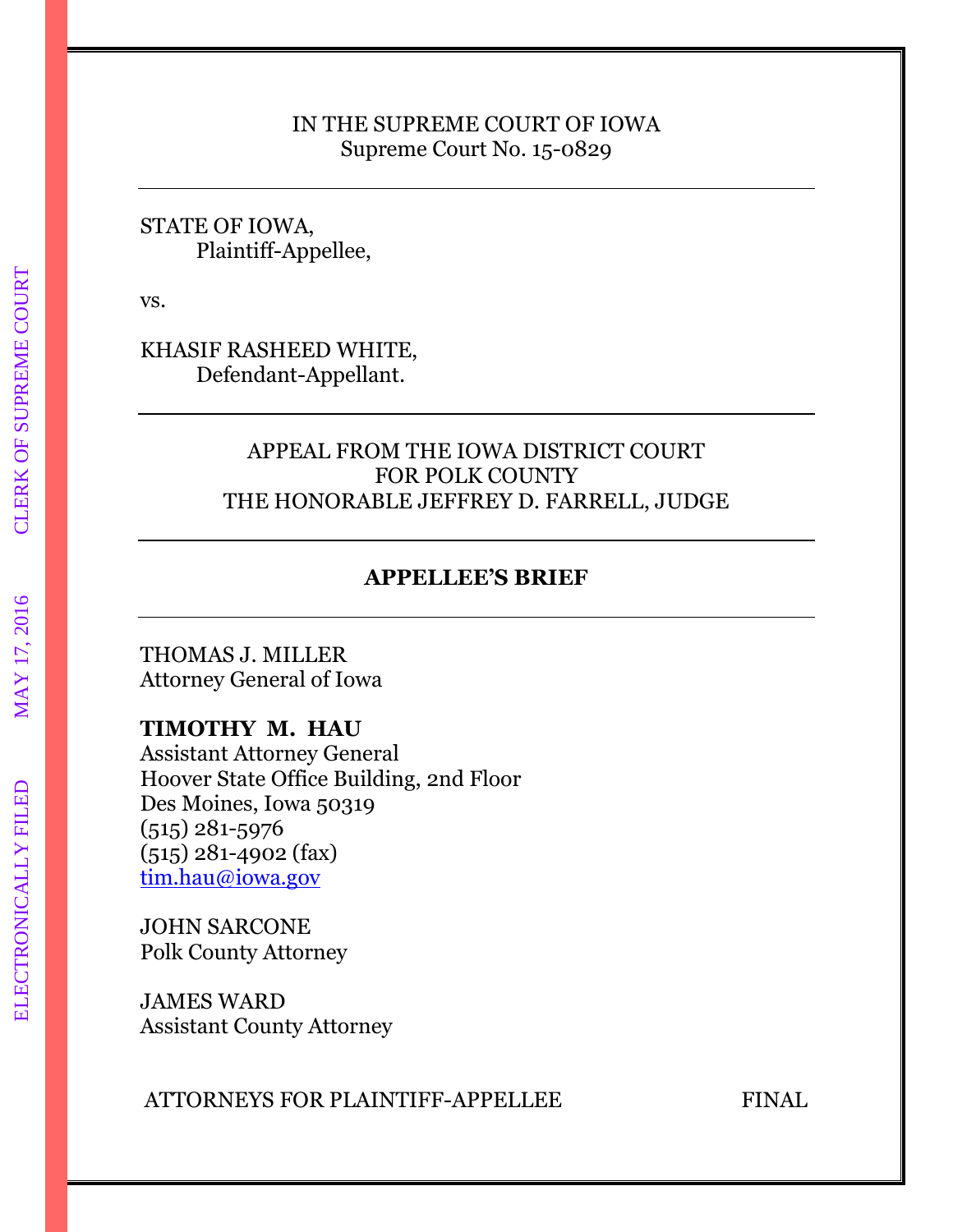# **TABLE OF CONTENTS**

| STATEMENT OF THE ISSUES PRESENTED FOR REVIEW 1                                                                        |
|-----------------------------------------------------------------------------------------------------------------------|
|                                                                                                                       |
|                                                                                                                       |
|                                                                                                                       |
| I. The District Court did not Abuse its Discretion when it<br><b>Resentenced White to Serve His Original Ten-Year</b> |
| A. The District Court Weighed the Mitigating Nature of the<br>Miller/Lyle Factors, and Determined that a Mandatory    |
| B. White's Sentence is not Cruel and Unusual as Applied to                                                            |
| II. The District Court had Statutory Authority to Sentence<br>White to Serve a Mandatory Minimum Sentence.  21        |
|                                                                                                                       |
|                                                                                                                       |
|                                                                                                                       |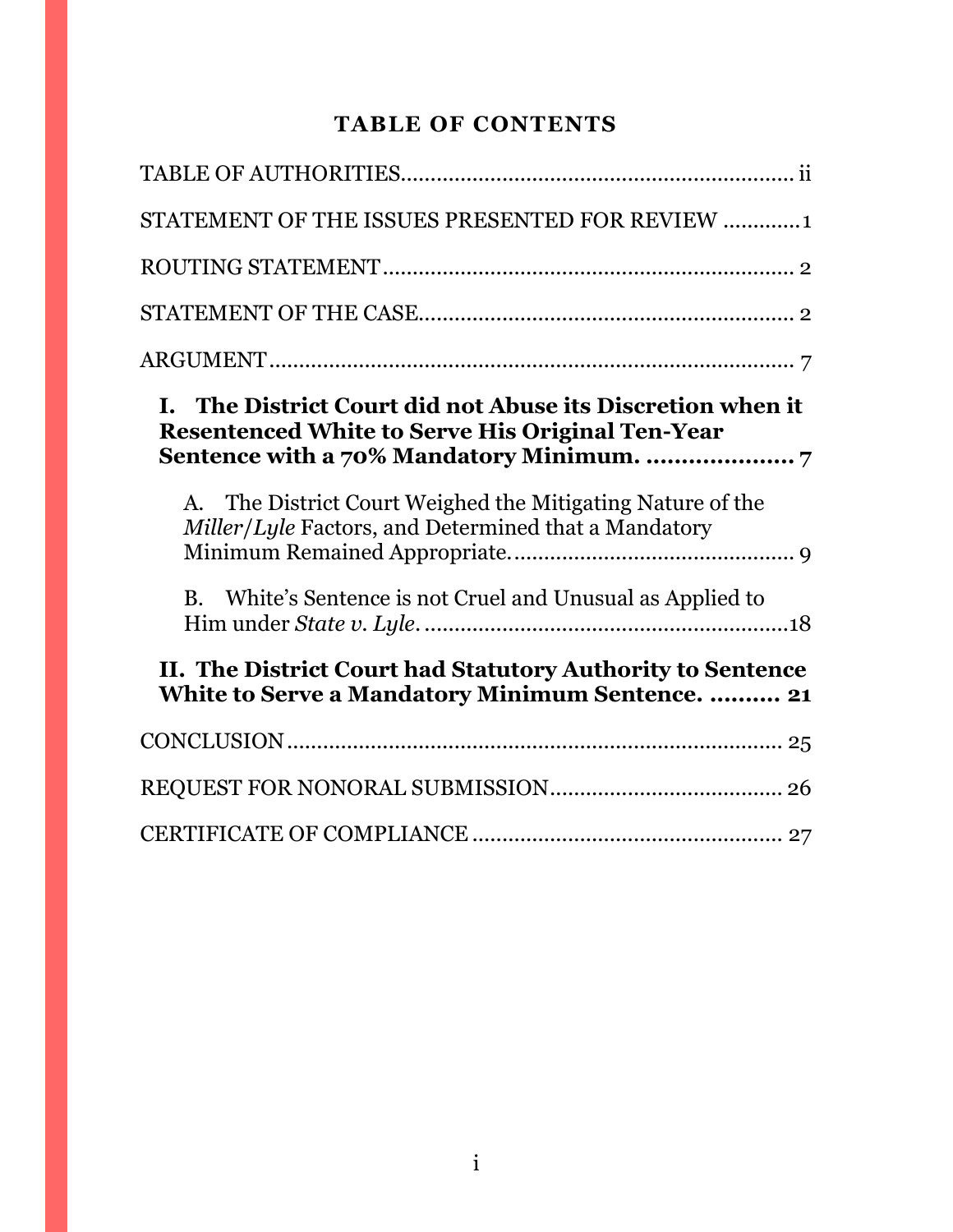# **TABLE OF AUTHORITIES**

# <span id="page-2-0"></span>**Federal Cases**

| Miller v. Alabama, 132 S.Ct. 2455 (2012)                            |
|---------------------------------------------------------------------|
|                                                                     |
|                                                                     |
| <b>State Cases</b>                                                  |
| <i>Ross v. State, No.</i> 11-0880, 2012 WL 1439434                  |
|                                                                     |
| State v. Bruegger, 773 N.W.2d 862 (Iowa 2009)15, 21                 |
| <i>State v. Bullock, No.</i> 15-0077, 2016 WL 1130311               |
|                                                                     |
| <i>State v. Davis, No.</i> 14-2156, 2016 WL 146528                  |
|                                                                     |
| <i>State v. Giles, No.</i> 15-0021, 2015 WL 9450810                 |
| State v. Hajtic, No. 15-0404, 2015 WL 6508691                       |
| State v. Hayes, No. 14-1599, 2015 WL 4642506 (Iowa Ct. App. Aug. 5, |
|                                                                     |
|                                                                     |
|                                                                     |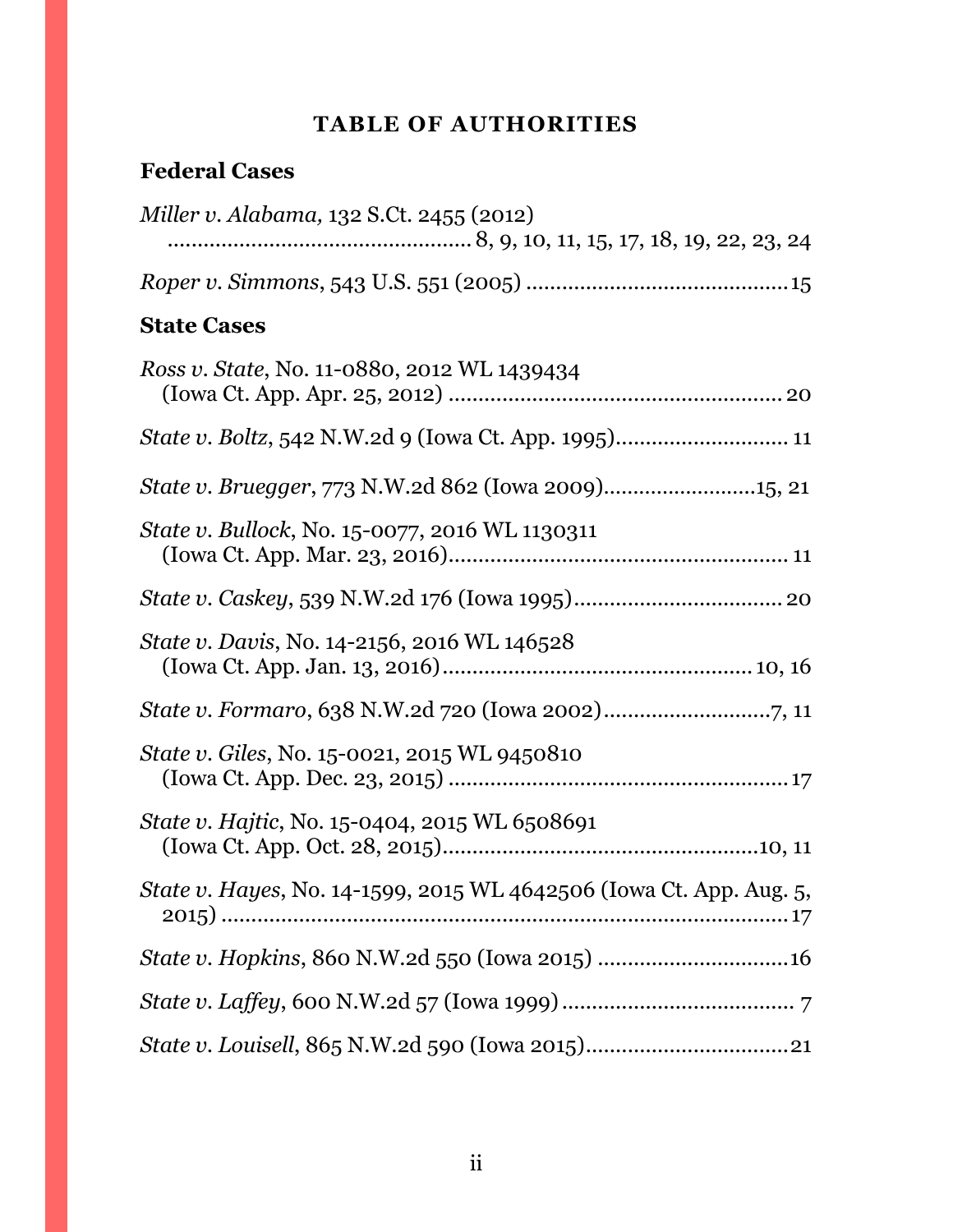| State v. Lyle, 854 N.W.2d 378 (Iowa 2014) |  |
|-------------------------------------------|--|
|                                           |  |
|                                           |  |
|                                           |  |
|                                           |  |

# **State Statutes**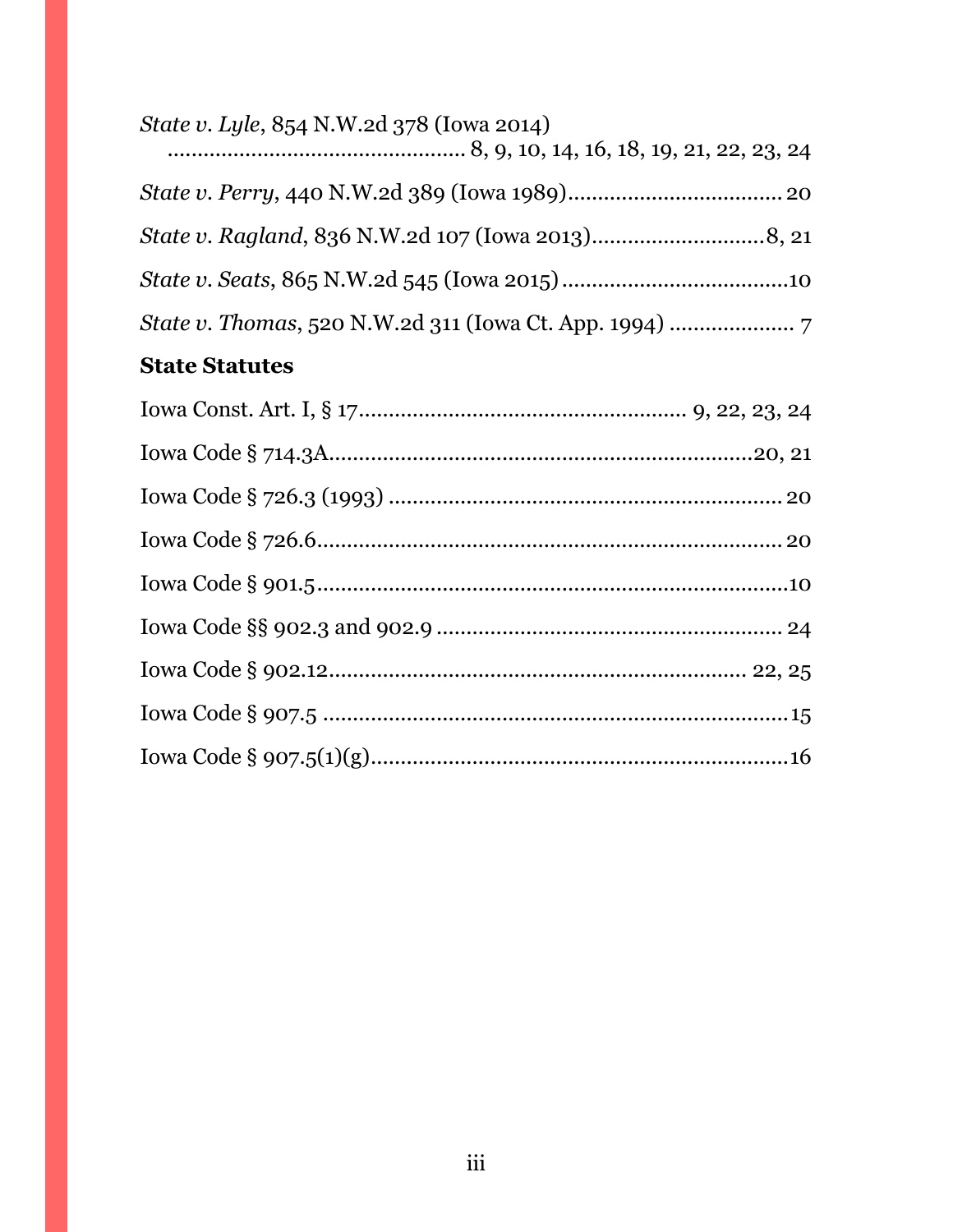#### <span id="page-4-0"></span>**STATEMENT OF THE ISSUES PRESENTED FOR REVIEW**

### **I. Whether the District Court Abused its Discretion in Resentencing White to Serve a Mandatory Minimum.**

*Miller v. Alabama*, 132 S.Ct. 2455 (2012) *Roper v. Simmons*, 543 U.S. 551 (2005) *State v. Bruegger*, 773 N.W.2d 862 (Iowa 2009) *State v. Hajtic*, No. 15-0404, 2015 WL 6508691 (Iowa Ct. App. Oct. 28, 2015) *State v. Hayes*, No. 14-1599, 2015 WL 4642506 (Iowa Ct. App. Aug. 5, 2015) *State v. Lyle*, 854 N.W.2d 378 (Iowa 2014) *State v. Ragland*, 836 N.W.2d 107 (Iowa 2013) *Ross v. State*, No. 11-0880, 2012 WL 1439434 (Iowa Ct. App. Apr. 25, 2012) *State v. Boltz*, 542 N.W.2d 9 (Iowa Ct. App. 1995) *State v. Bullock, No.* 15-0077, 2016 WL 1130311 (Iowa Ct. App. Mar. 23, 2016) *State v. Caskey*, 539 N.W.2d 176 (Iowa 1995) *State v. Davis*, No. 14-2156, 2016 WL 146528 (Iowa Ct. App. Jan. 13, 2016) *State v. Formaro*, 638 N.W.2d 720 (Iowa 2002) *State v. Giles*, No. 15-0021, 2015 WL 9450810 (Iowa Ct. App. Dec. 23, 2015) *State v. Hopkins*, 860 N.W.2d 550 (Iowa 2015) *State v. Laffey*, 600 N.W.2d 57 (Iowa 1999) *State v. Perry*, 440 N.W.2d 389 (Iowa 1989) *State v. Seats*, 865 N.W.2d 545 (Iowa 2015) *State v. Thomas*, 520 N.W.2d 311 (Iowa Ct. App. 1994) Iowa Const. Art. I, § 17 Iowa Code § 714.3A Iowa Code § 726.3 (1993) Iowa Code § 726.6 Iowa Code § 901.5 Iowa Code § 907.5 Iowa Code  $\S$  907.5(1)(g)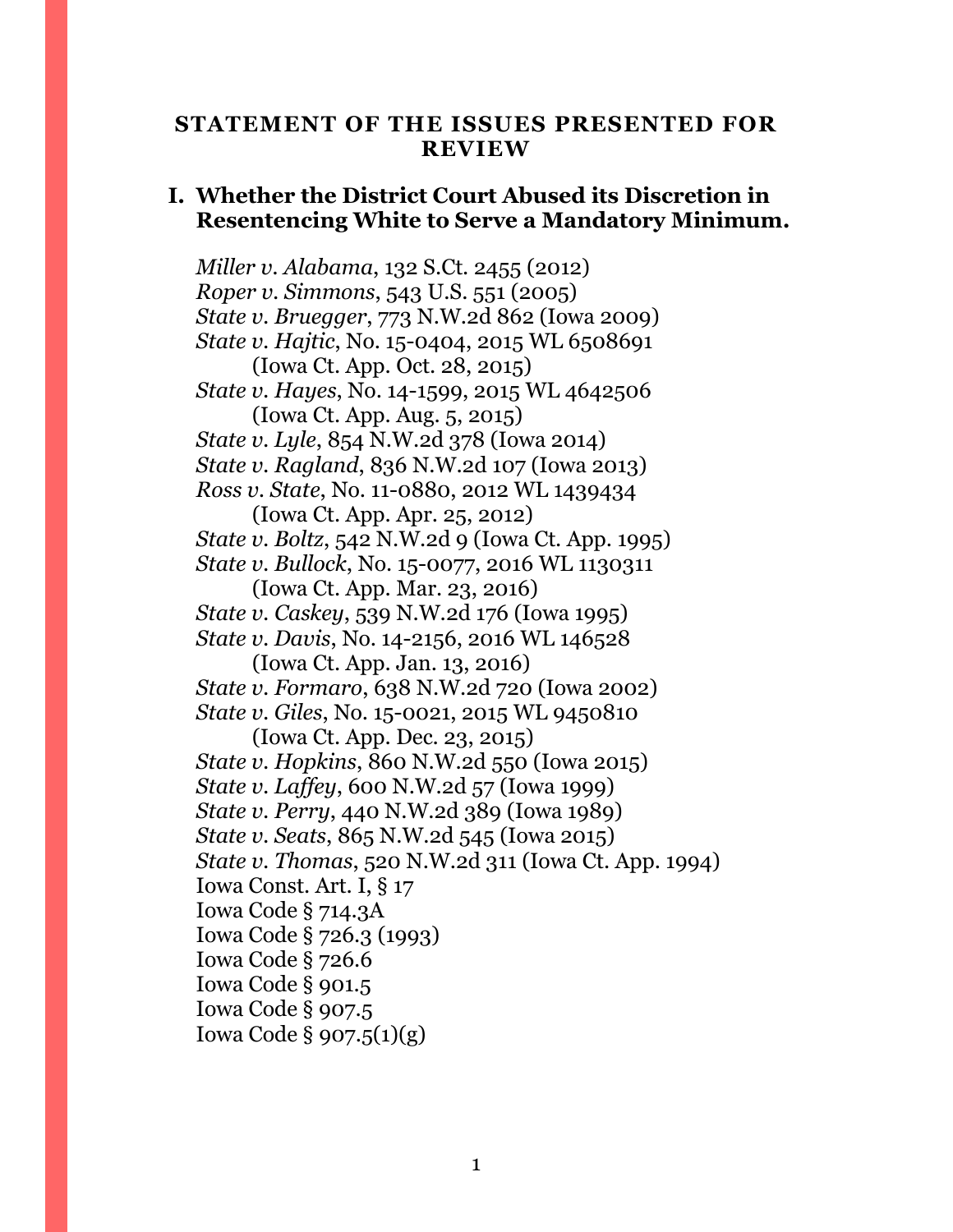## **II. Whether the District Court had Statutory Authority to Order White to Serve a Mandatory Minimum Sentence.**

*State v. Bruegger*, 773 N.W.2d 862 (Iowa 2009) *State v. Lyle*, 854 N.W.2d 378 (Iowa 2014) *State v. Ragland*, 836 N.W.2d 107 (Iowa 2013) *State v. Louisell*, 865 N.W.2d 590 (Iowa 2015) Iowa Const. Art. I, § 17 Iowa Code § 902.12 Iowa Code §§ 902.3 and 902.9

#### **ROUTING STATEMENT**

<span id="page-5-0"></span>Because this case involves the application of existing legal

principles, transfer to the Court of Appeals would be

<span id="page-5-1"></span>appropriate. Iowa R. App. P.  $6.1101(3)(a)$ .

#### **STATEMENT OF THE CASE**

#### **Nature of the Case**

Khasif Rasheed White appeals his sentence following an

individualized resentencing hearing pursuant *State v. Lyle*, 854

N.W.2d 378 (Iowa 2014). The Honorable Jeffrey D. Farrell presided.

## **Facts and Course of Proceedings**

According to the minutes of testimony, on August 1, 2009, seventeen-year old Khasif White entered a Dahl's grocery store and picked up a bottle of alcohol. FECR230747 Minutes of Testimony p. 1; Conf. App. 3. He then proceeded to walk out of the store without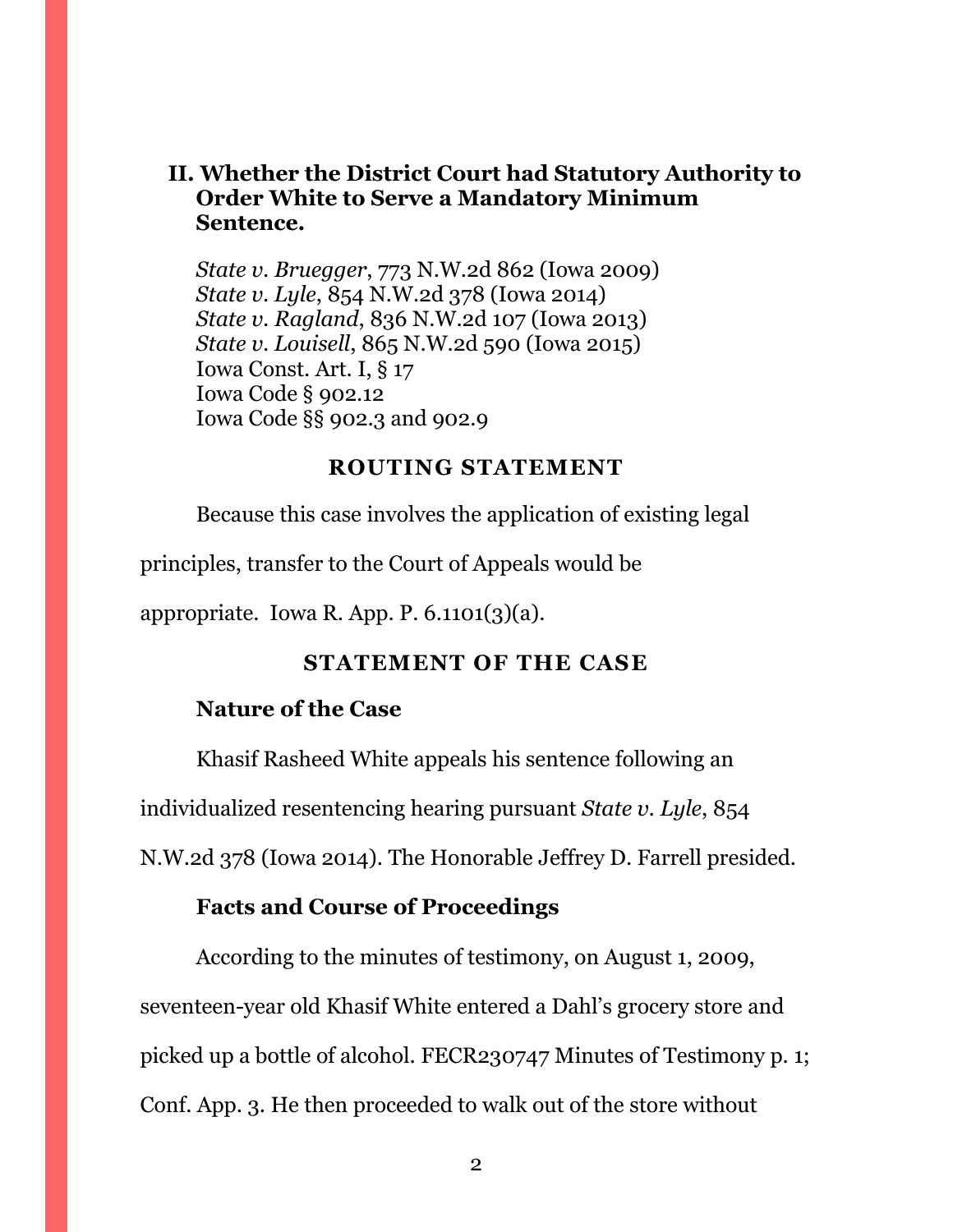paying. FECR230747 Minutes of Testimony p. 1; Conf. App. 3. Employees chased and attempted to stop him, intending only to retrieve the stolen property. FECR230747 Minutes of Testimony p. 1; Conf. App. 3. White resisted and actively fought them, assaulting an employee. FECR230747 Minutes of Testimony p. 1; Conf. App. 3. Police responded promptly and White was taken into custody. FECR230747 Minutes of Testimony p. 1; Conf. App. 3. The State charged White with second-degree robbery pursuant to Iowa Code section 711.1 and 711.3 (2009) on September 11, 2009. FECR230747 Trial Information p. 1; Conf. App. 1.

On September 12, 2009, as proceedings for the August 1, 2009 incident were pending, White and friends entered a Burlington Coat Factory store in Des Moines, Iowa. FECR232323 Minutes of Testimony p. 1; Conf. App. 6. After arriving, White complied with employee requests to leave his backpack behind the counter. FECR232323 Minutes of Testimony p. 1; Conf. App. 6. However, as he walked around the store, employees observed as White concealed clothing on his person and then attempted to leave the store without paying. FECR232323 Minutes of Testimony p. 1; Conf. App. 6. As he did so, his friends were screaming and drawing attention to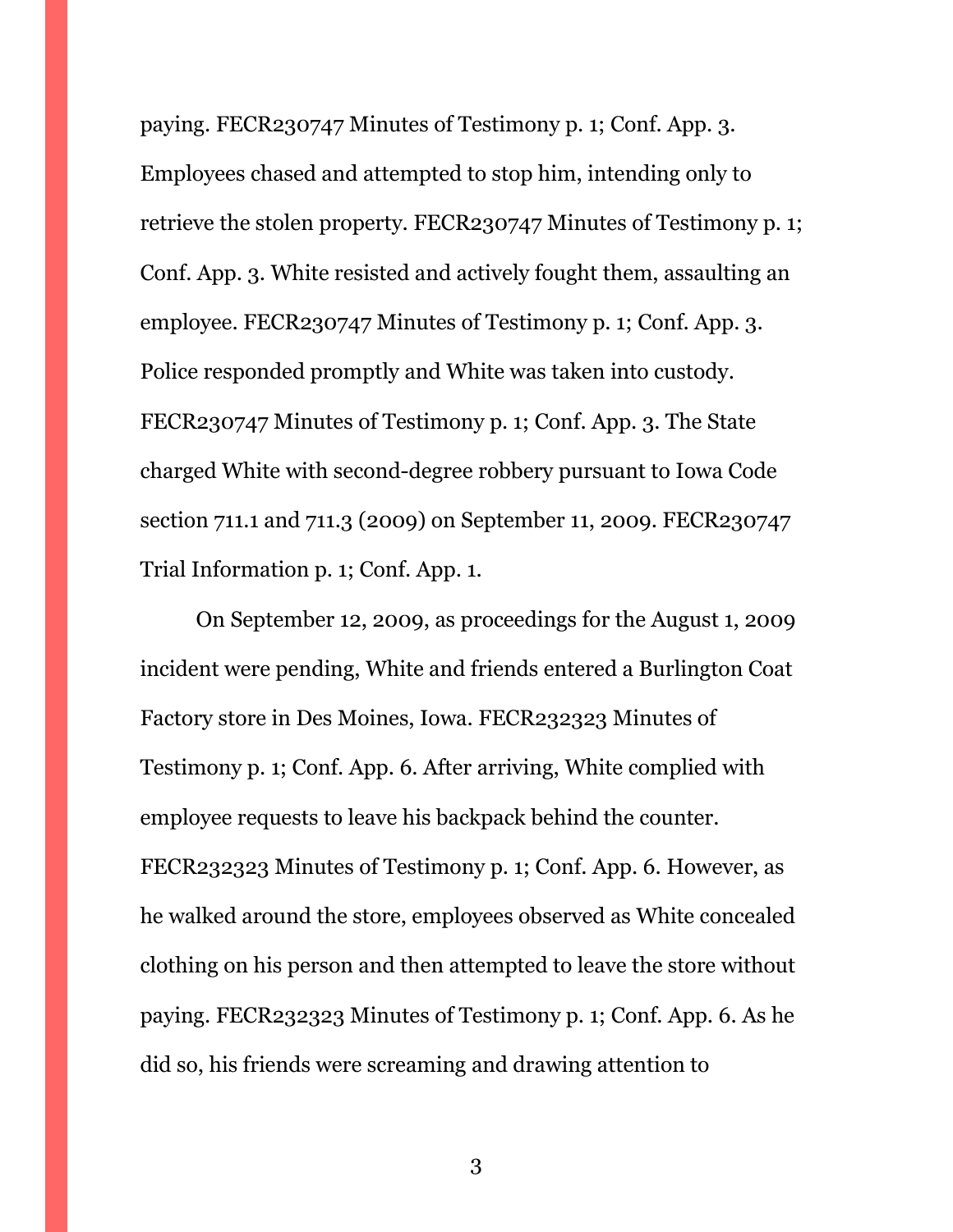themselves, so as to bolster White's chances of escape. FECR232323 Minutes of Testimony p. 1; Conf. App. 6. A store employee attempted to detain White, but he pushed and kneed the employee. FECR232323 Minutes of Testimony p. 1; Conf. App. 6. White and his friends left, yet White was tied to the scene by his forgotten backpack, which contained a detention slip bearing his name. FECR232323 Minutes of Testimony p. 1-2; Conf. App. 6-7. The employee identified White in a photographic lineup. FECR232323 Minutes of Testimony p. 2; Conf. App. 7. The State charged White with second-degree robbery by trial information on November 1, 2009. FECR232323

Trial Information p. 1; Conf. App. 5.

On February 20, 2010, White and two friends trailed Soe Khaing to his home after Khaing cashed a check and left a Dollar Mart store with \$480 on his person. FECR235343 Minutes of Testimony p. 1; Conf. App. 11. As Khaing reached his residence, but prior to entering his apartment, he was punched and kicked by White who demanded "Where's the money?" FECR235343 Minutes of Testimony p. 1; Conf. App. 11. Khaing had never met the men before. FECR235343 Minutes of Testimony p. 1; Conf. App. 9. White's friend, Tarrice Ladell, held Khaing to the ground, as Khaing refused to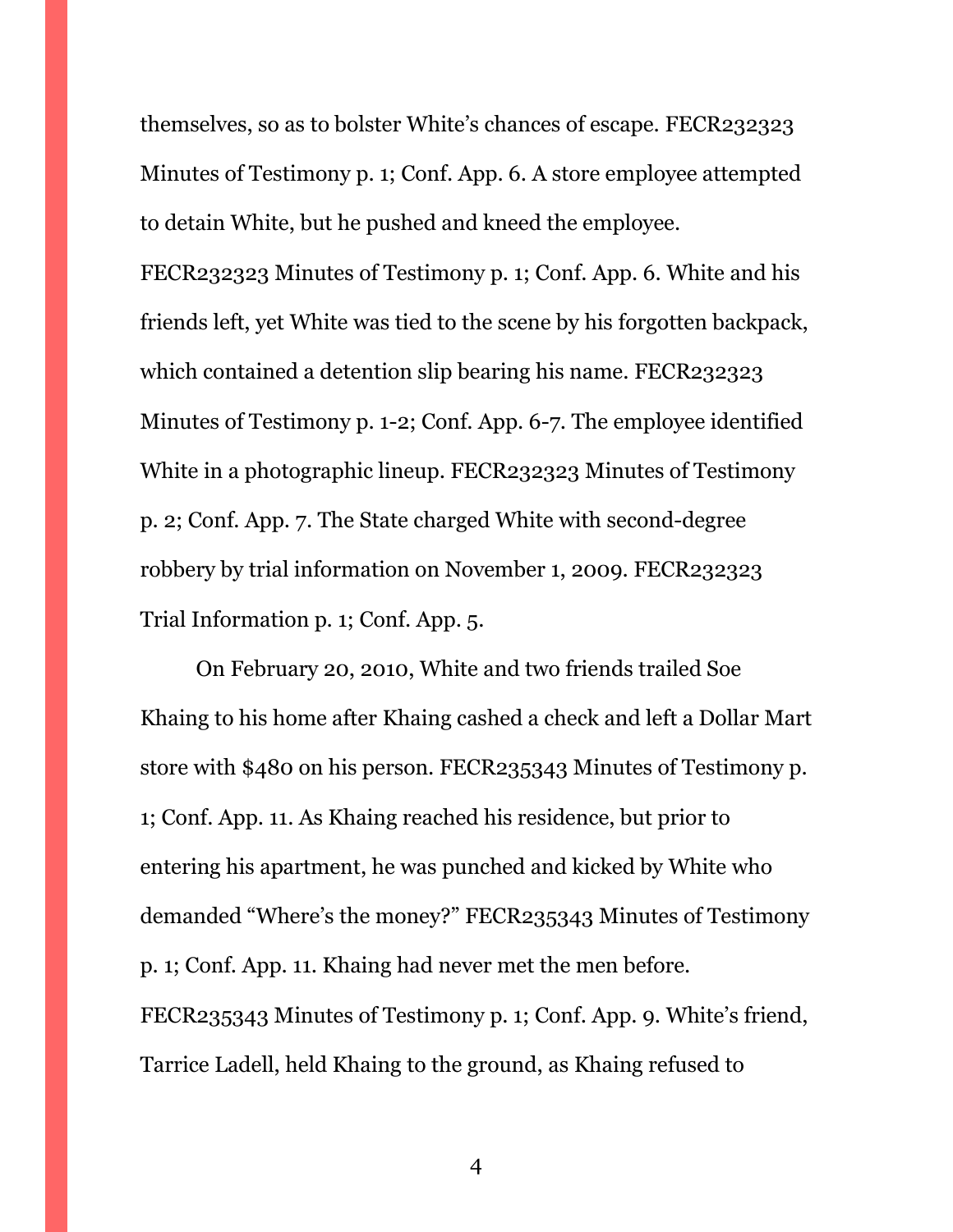comply with their demands. FECR235343 Minutes of Testimony p. 1; Conf. App. 11. Khaing's friends within the apartment building responded to his cries, causing White, Ladell, and a third person to flee. FECR235343 Minutes of Testimony p. 1; Conf. App. 11. They were quickly apprehended by police. FECR235343 Minutes of Testimony p. 1-2; Conf. App. 11-12. Khaing suffered injuries as a result of White's attack. FECR235343 Minutes of Testimony p. 1-2; Conf. App. 11-12. On March 17, 2010, the State charged White by trial information with robbery in the first degree in violation of Iowa Code section 711.1 and 711.2 and burglary in the first degree in violation of Iowa Code section 713.1. FECR235343 Trial Information p. 1; Conf. App. 8.

Ultimately, White reached a plea agreement with the State, whereby he would enter an *Alford*<sup>1</sup> plea to three counts of robbery in the second degree, resolving FECR230747, FECR232323, and FECR235343. The burglary in the first degree count of FECR235343

 $\overline{a}$ 

<sup>1</sup> *See North Carolina v. Alford*, 400 U.S. 25, 37 (1970) (holding "[a]n individual accused of [a] crime may voluntarily, knowingly, and understandingly consent to the imposition of a prison sentence even if he is unwilling or unable to admit his participation in the acts constituting the crime"). When entering such a plea, "the defendant acknowledges the evidence strongly negates the defendant's claim of innocence and enters [a guilty] plea to avoid a harsher sentence." *State v. Knight*, 701 N.W.2d 83, 85 (Iowa 2005).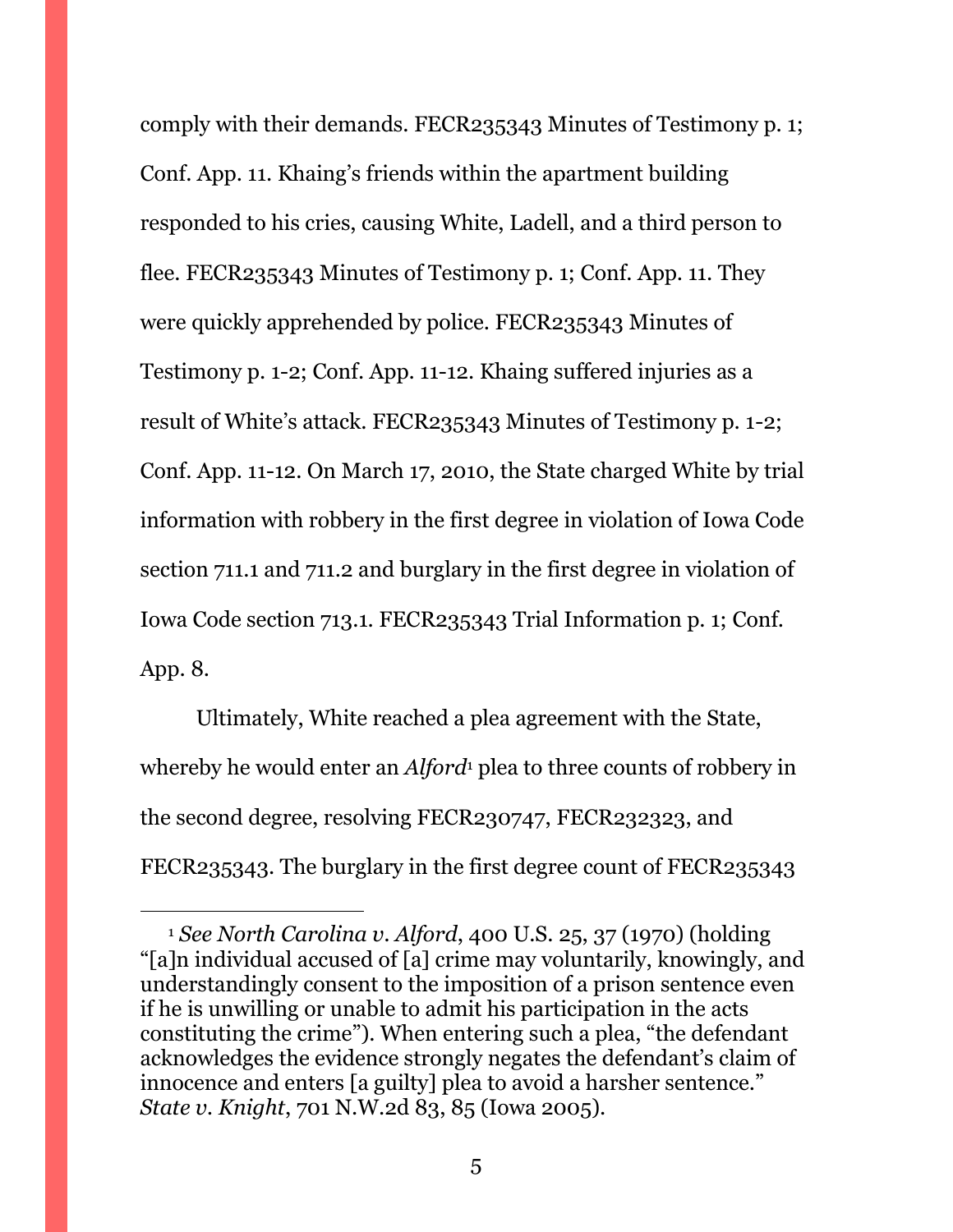was to be dismissed, and both parties agreed to recommend concurrent sentences. FECR230747 6/7/2010 Order on "Alford" Plea p. 1-2; FECR232323 6/7/2010 Order on "Alford" Plea p. 1-2; FECR235343 6/7/2010 Order on "Alford" Plea p. 1-2; Conf. App. 13- 18. The district court sentenced White on July 27, 2010, t0 serve a ten-year indeterminate sentence on each count pursuant to Iowa Code section 902.9 and 902.3. 7/27/2010 Sentencing Order p. 1-2; Conf. App. 19-20. Because White had been convicted of seconddegree robbery, he was automatically subject to the 70% mandatory minimum incarceration provided for under Iowa Code section 902.12. *See* Iowa Code § 902.12; 7/27/2010 Sentencing Order p. 1; Conf. App. 19.

On September 22, 2014, White filed a motion to correct an illegal sentence, asserting that "there have been significant changes that would render the sentence imposed by the Court in this matter illegal," citing *State v. Lyle*, 854 N.W.2d 378 (Iowa 2014). 9/22/2014 Motion to Correct Sentence p. 1; Conf. App. 22. The matter was set for resentencing hearing on April 30, 2015. Following the presentation of evidence, the district court found that the mitigation evidence White presented did not weigh in favor of removing the mandatory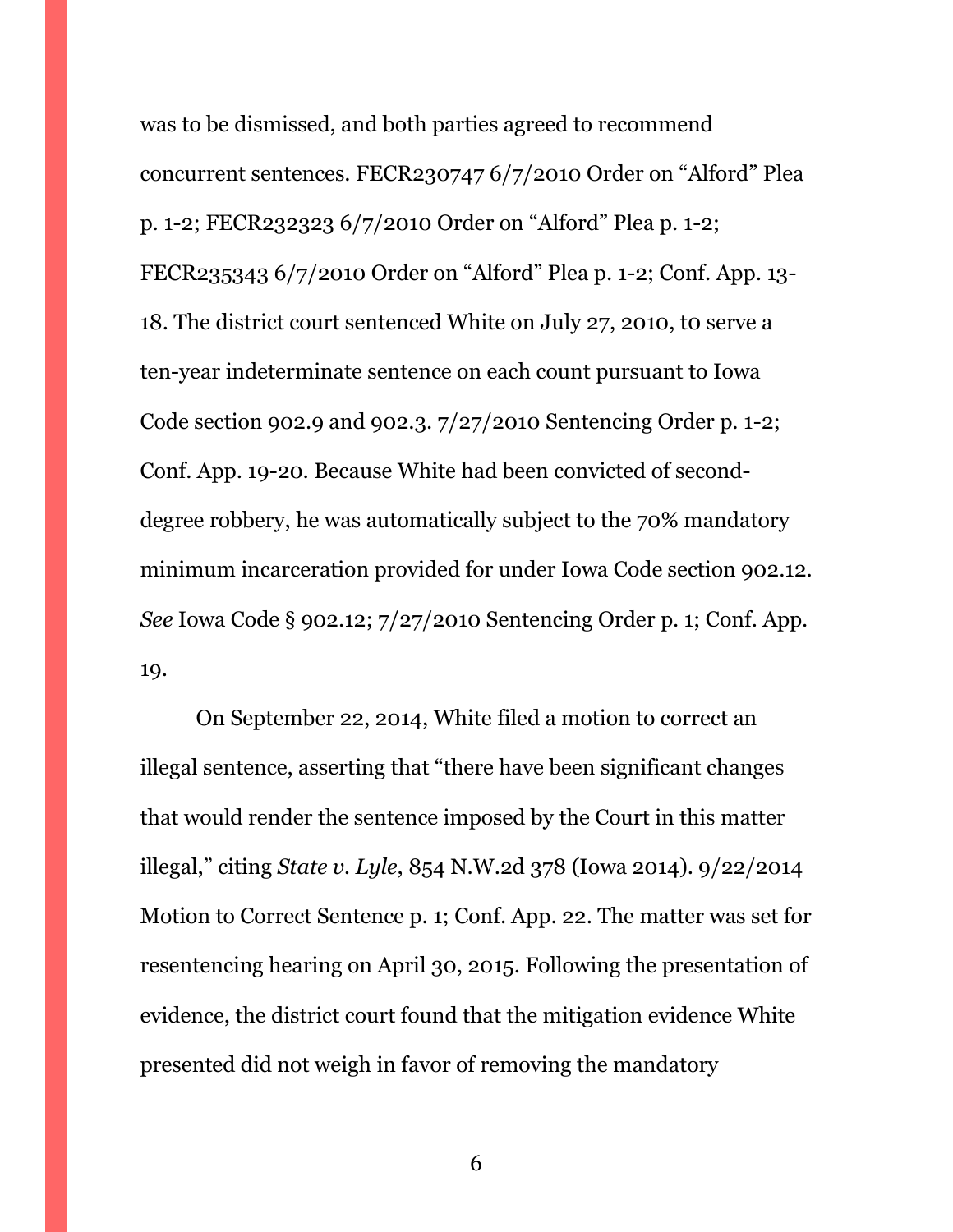minimum term of incarceration from his sentence. 4/30/2015 Hearing tr. p. 31 ln. 2-23; Conf. App. 47. The court issued a written supplemental ruling to the same effect on May 4, 2015. 5/4/2015 Written Ruling p. 1-4; Conf. App. 25-28. White filed a timely notice of appeal on May 11, 2015. 5/11/2015 Notice of Appeal. p. 1; Conf. App. 29.

#### **ARGUMENT**

## <span id="page-10-1"></span><span id="page-10-0"></span>**I. The District Court did not Abuse its Discretion when it Resentenced White to Serve His Original Ten-Year Sentence with a 70% Mandatory Minimum.**

#### **Preservation of Error**

A defendant's challenge to his sentence, including a challenge that the sentence was illegal, need not be preserved below to assert error on appeal. *State v. Thomas*, 520 N.W.2d 311, 313 (Iowa Ct. App. 1994).

#### **Standard of Review**

Iowa courts review a district court's sentencing decision for abuse of discretion. *State v. Laffey*, 600 N.W.2d 57, 62 (Iowa 1999). The decision of the district court to impose a particular sentence is cloaked with a strong presumption in its favor, and will only be overturned for an abuse of discretion or the consideration of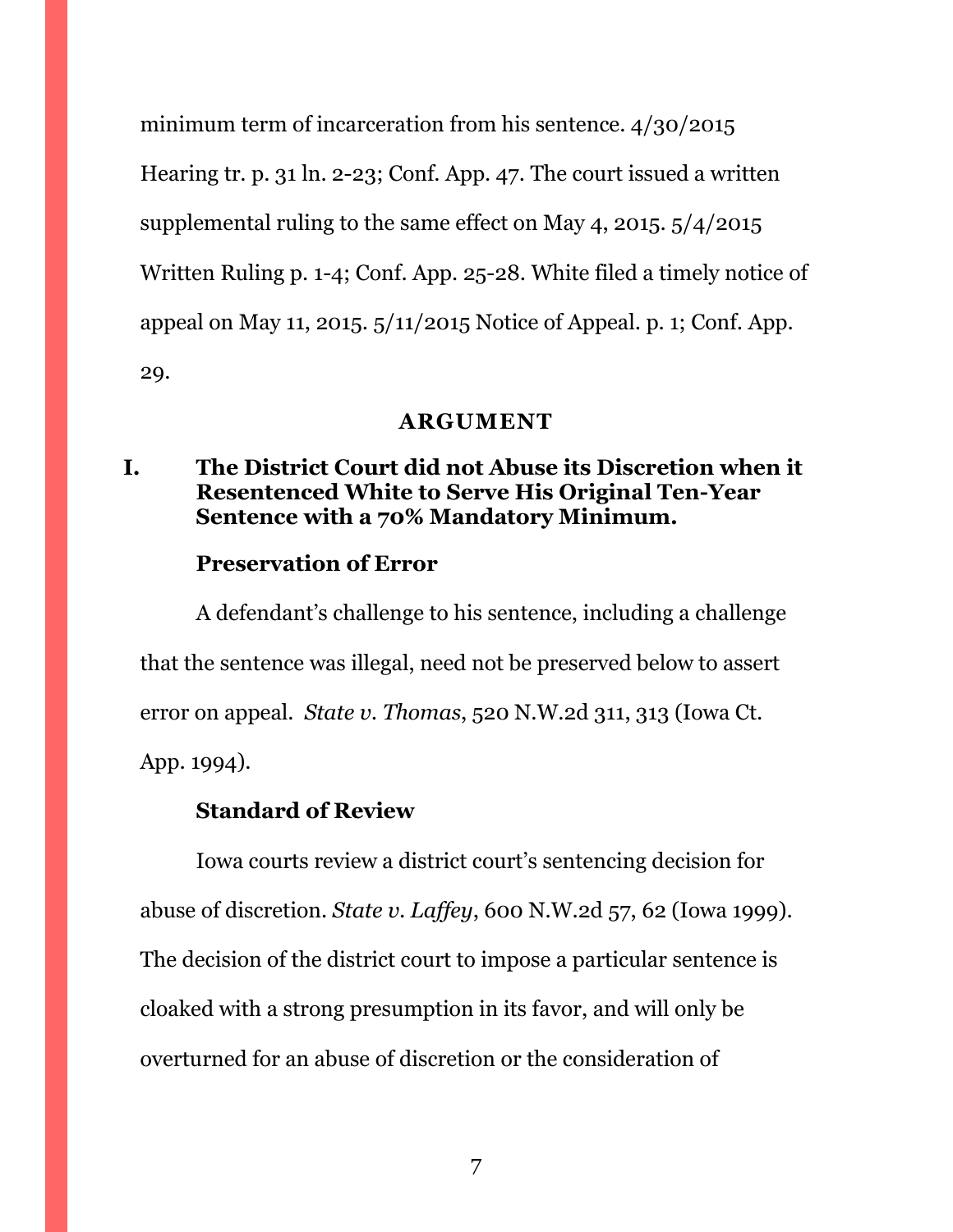inappropriate matters. *State v. Formaro*, 638 N.W.2d 720, 724 (Iowa 2002). An abuse of discretion will not be found unless the decision was exercised on grounds or for reasons that were clearly untenable or unreasonable. *Id.*

Iowa courts review a challenge to the legality of a sentence for corrections of errors at law. *Ragland*, 836 N.W.2d at 113. Where the question turns on a constitutional challenge to the validity of the sentence, such as a district court's consideration of all the relevant *Miller*/*Lyle* factors, the appellate court's review of the matter is de novo. *Id.*; *see Lyle*, 854 N.W.2d at 382; *Miller v. Alabama*, 132 S.Ct.2455, 2468 (2012).

#### **Merits**

White contends that the district court abused its discretion in resentencing him to serve three concurrent ten-year sentences with a 70% mandatory minimum. Appellant's brief 14-21. White contends that (1) that the district court failed to consider the *Miller*/*Lyle*  factors in a mitigating manner, and (2) that the district court's imposition of sentence, which included mandatory minimums, are unconstitutional as applied to him. Appellant's brief 14-17, 18-21. The district court fully considered the evidence presented at the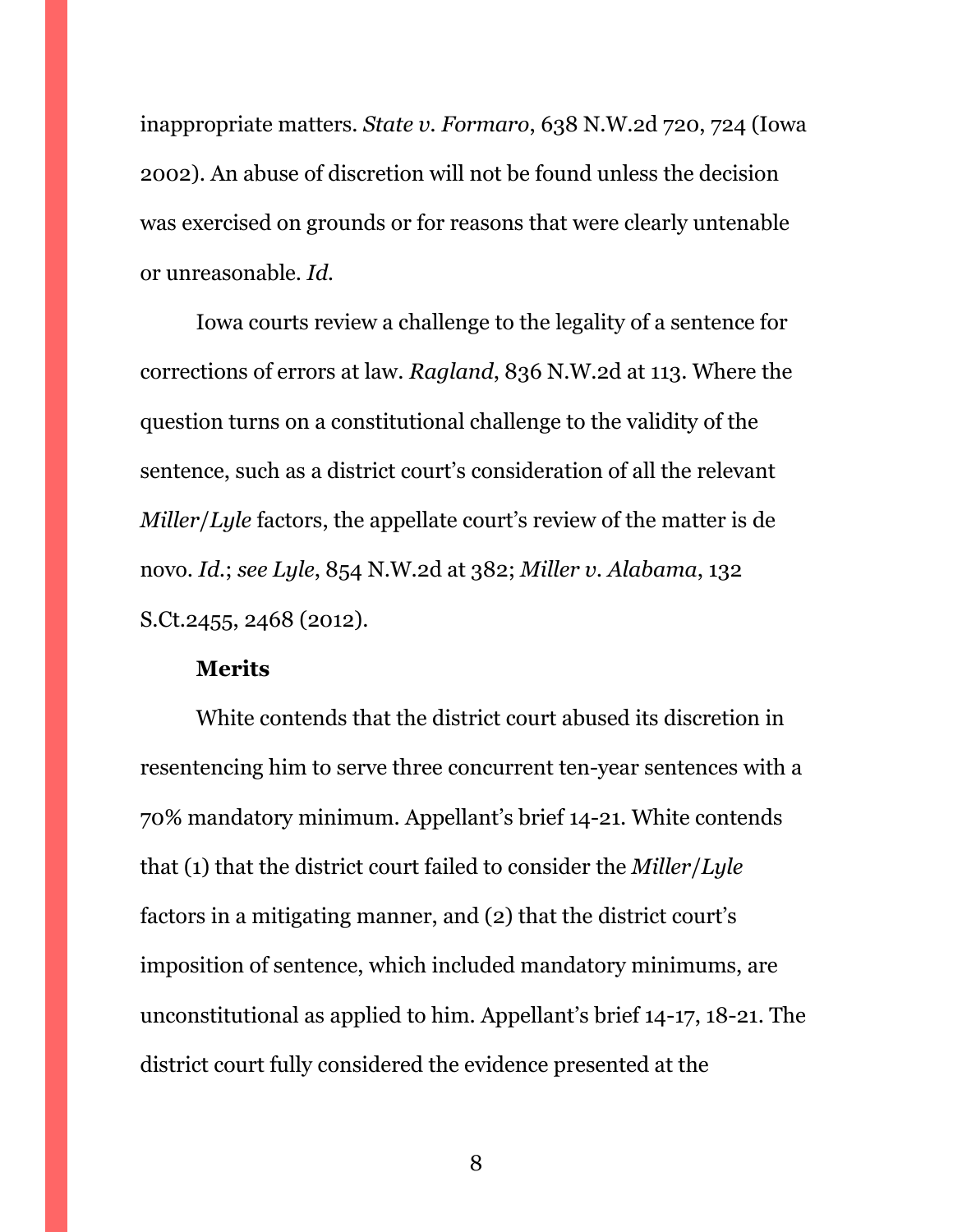individualized resentencing hearing and concluded that the evidence did not weigh in favor of removing the mandatory minimum. The State will address the issues in turn.

## <span id="page-12-0"></span>**A. The District Court Weighed the Mitigating Nature of the** *Miller***/***Lyle* **Factors, and Determined that a Mandatory Minimum Remained Appropriate.**

White concedes that although the district court did consider each of the *Miller*/*Lyle* factors in sentencing him, "the district court often considered the noted factors as aggravating rather than mitigating," and urges that this constitutes reversible error. Appellant's brief 14-15. The State asserts that each *Miller*/*Lyle* factor was considered, and the district court's examination of the factors weighed in favor of the resentencing decision.

In *State v. Lyle*, the Iowa Supreme Court held that pursuant to Article I, Section 17 of the Iowa Constitution, a juvenile may not be sentenced to serve a "one-size-fits-all" statutorily mandated minimum term of incarceration, unless the court engages in an individualized sentencing proceeding and decides that a mandatory minimum term is warranted. *See Lyle*, 854 N.W.2d at 404 n.10. At this individualized hearing, a district court is to receive evidence from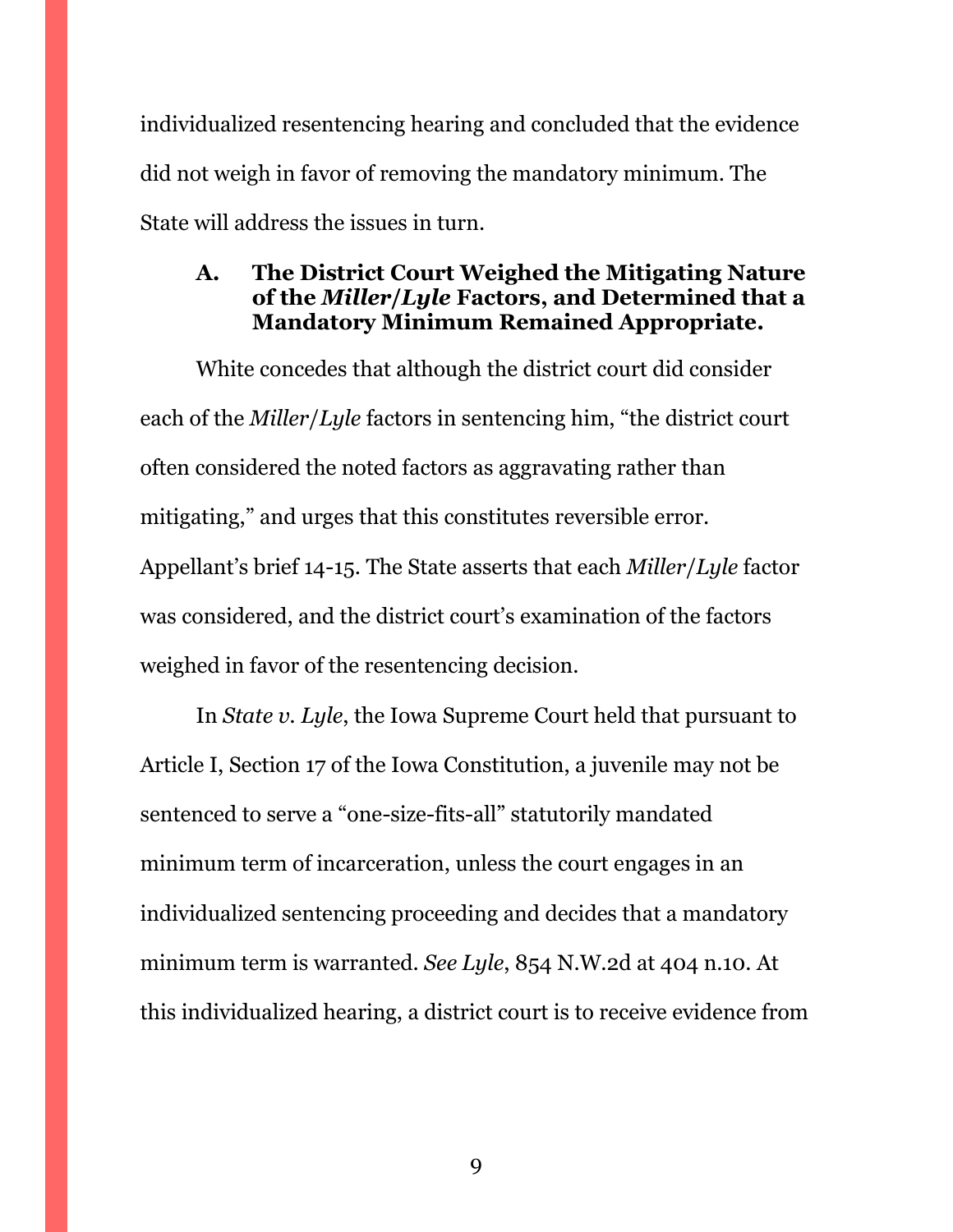the defendant and assess the evidence based upon five factors

weighing on juvenile's culpability pursuant to *Miller v. Alabama*:

The factors to be used by the district court to make this determination on resentencing include: (1) the age of the offender and the features of youthful behavior, such as "immaturity, impetuosity, and failure to appreciate risks and consequences"; (2) the particular "family and home environment" that surround the youth; (3) the circumstances of the particular crime and all circumstances related to youth that may have played a role in the commission of the crime; (4) the challenges for youthful offenders in navigating through the criminal process; and (5) the possibility of rehabilitation and the capacity to change.

*Lyle*, 854 N.W.2d 404 n.10. These factors may not be "used to justify a harsher sentence." *Id.* at 403 n. 8. The State acknowledges that *Lyle*  precludes district courts applying the *Miller*/*Lyle* factors using those factors as a ground for aggravating the defendant's culpability for the offense. *See State v. Seats*, 865 N.W.2d 545, 557-58 (Iowa 2015); *Lyle*, 854 N.W.2d at 404 n.10, *see also State v. Davis*, No. 14-2156, 2016 WL 146528, at \*5-6 (Iowa Ct. App. Jan. 13, 2016); *State v. Hajtic*, No. 15-0404, 2015 WL 6508691, at \*2-3 (Iowa Ct. App. Oct. 28, 2015).

However, even under Iowa's newly developed juvenilesentencing framework, a district court is required to exercise its discretion to determine a sentence based on what "is authorized by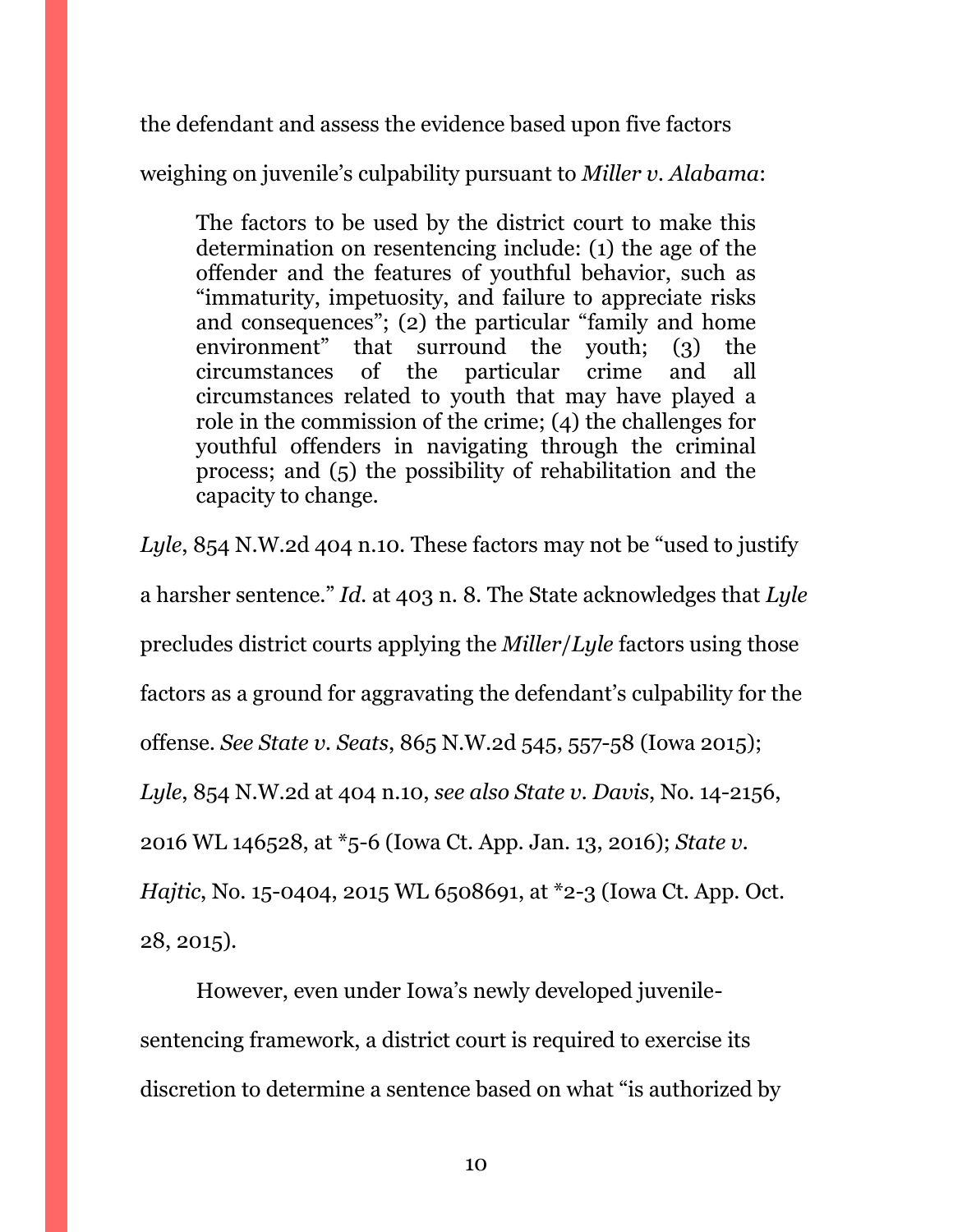law for the offense" and will, "provide maximum opportunity for the rehabilitation of the defendant, and for the protection of the community from further offenses by the defendant and others." Iowa Code § 901.5. The State would note that the Iowa Supreme Court has observed that discretion is the cornerstone of a sentencing decision:

Judicial discretion imparts the power to act within legal parameters according to the dictates of a judge's own conscience, uncontrolled by the judgment of others. It is essential to judging because judicial decisions frequently are not colored in black and white. Instead, they deal in differing shades of gray and discretion is needed to give the necessary latitude to the decision-making process.

*Formaro*, 638 N.W.2d at 725. Even when resentencing a juvenile offender, a district court's failure to mention each and every piece of evidence a defendant presents in mitigation does not mean the district court did not consider that evidence, and is not reversible error. *See State v. Bullock*, No. 15-0077, 2016 WL 1130311, at \*1, \*3 (Iowa Ct. App. Mar. 23, 2016) (citing *State v. Boltz*, 542 N.W.2d 9, 11 (Iowa Ct. App. 1995)).

The district court in this case complied with "*Lyle*'s two-fold diktat," and noted that it had considered the available mitigating evidence under the *Miller*/*Lyle* framework, but simply found that the mitigating evidence White presented was insufficient to require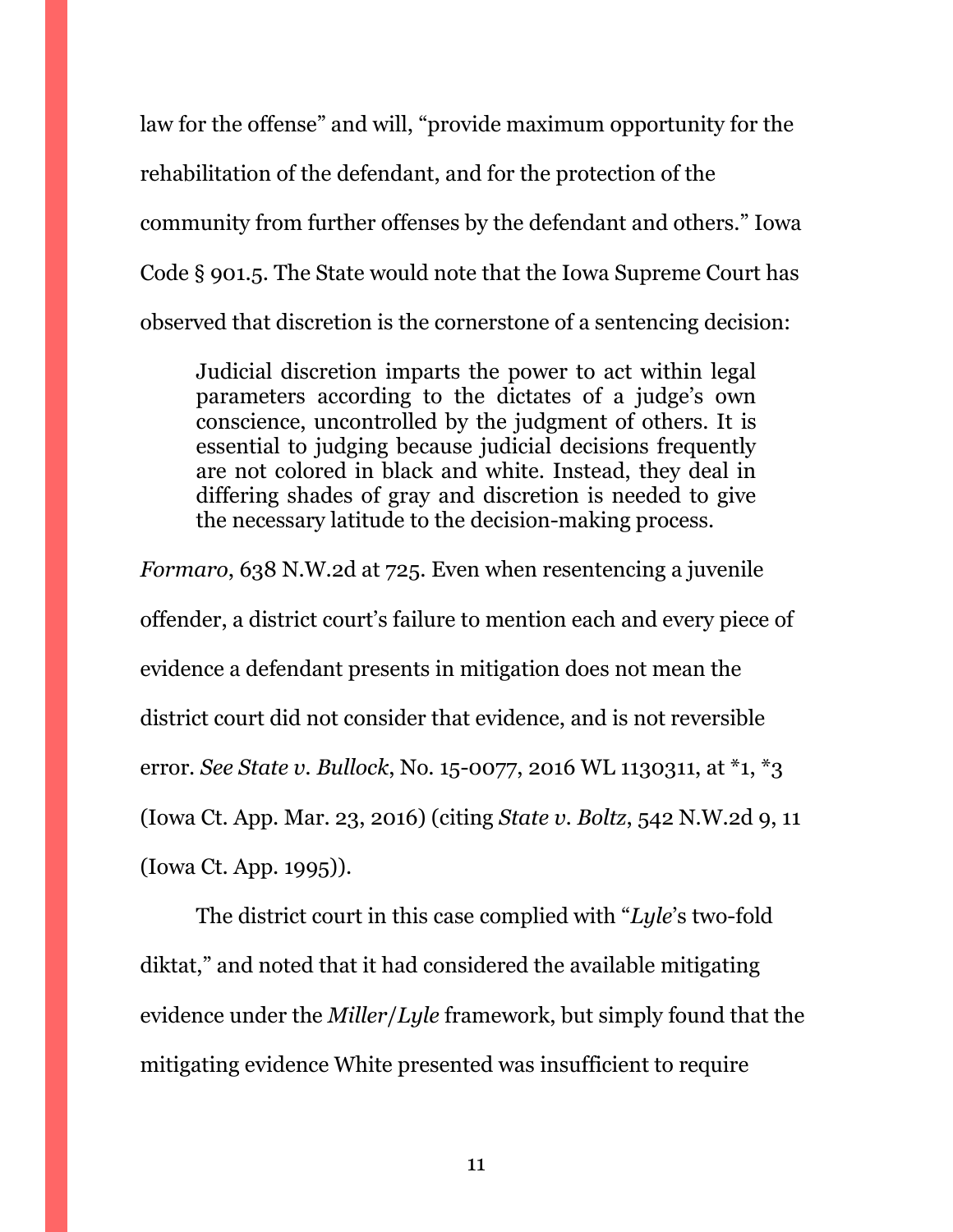modification of his sentence. *Compare Hajtic*, 2015 WL 6508691, at \*2 (finding that district court utilized evidence in aggravating way to impose harsher sentence).

First, White attacks the district court's consideration of the second factor, "the particular 'family and home environment' that surround the youth," asserting "the district court barely touched on the difficult circumstances of Khasif's childhood and did not indicate that his childhood was considered at all as a mitigating factor." Appellant's brief 15. This is flatly rebutted by the record.

White presented testimony from his mother indicating that his father was not a stable factor in his life, and when present was abusive. 4/30/2015 Hearing tr. p. 11 ln. 17-20, p. 14 ln. 1-p.15 ln. 10; Conf. App. 33, 36-37. She also testified that observing his father's abusive conduct had a profound effect on White. 4/30/2015 Hearing tr. p. 11 ln. 17-20, p. 14 ln. 1-p.15 ln. 10; Conf. App. 33, 36-37. The district court explicitly stated at the resentencing hearing that it had considered White's "family and home environment" and the court acknowledged that youth do not react positively to observing a father figure commit harmful, criminal acts. 4/30/2015 Hearing tr. p. 27 ln. 7-16; Conf. App. 43. The district court again referred to White's home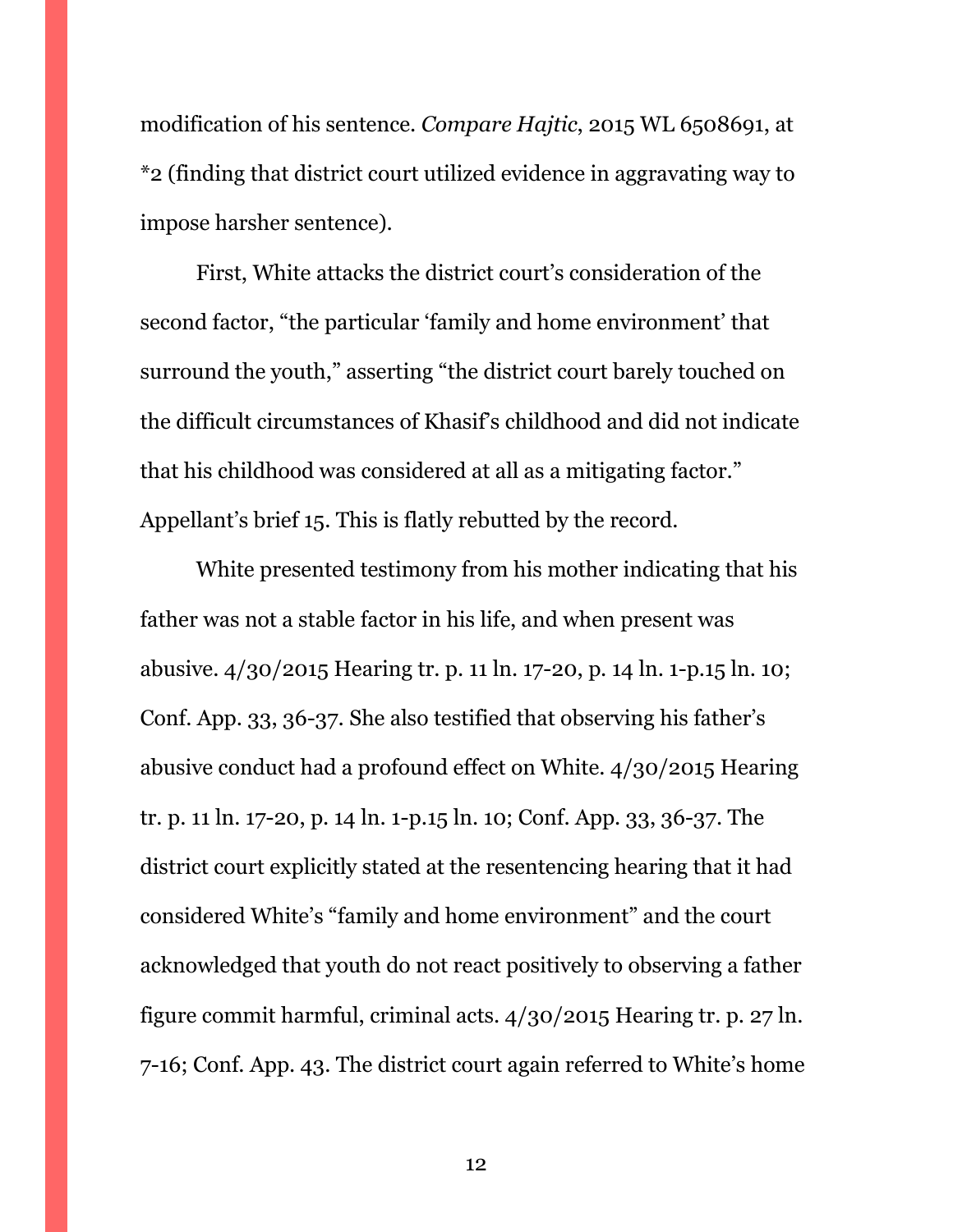life in its written supplement to the oral resentencing, indicating that the court gave full consideration to the evidence White had presented. 5/4/2015 Written Ruling p. 3; Conf. App. 27. There is no indication from the district court's statements or written ruling that this factor was used in an aggravating manner. 4/30/2015 Hearing tr. p. 27 ln. 7-16; 5/4/2015 Written Ruling p. 3-4; Conf. App. 43, 27-28.

Next, White takes issue with the district court's consideration of the third factor, "the circumstances of the particular crime and all circumstances related to youth that may have played a role in the commission of the crime," stating that the court "clearly only considered the circumstances of the crime as an aggravating factor, rather than a mitigating factor." Appellant's brief 16. The district court discussed this factor, observing

those three offenses, I think, need to be considered more seriously than the instance where there's just the one.... I think the failure to appreciate risk and consequences go down as there are additional offenses. If you commit one and you do it again and then you do it again, I think as you repeated offenses, the appreciation of the risk and consequences becomes greater through the additional offenses.

4/30/2015 Resentencing Hearing p. 28 ln. 18-p. 29 ln. 4; Conf. App. 44-45. The district court's written ruling also touched on this factor in its written ruling: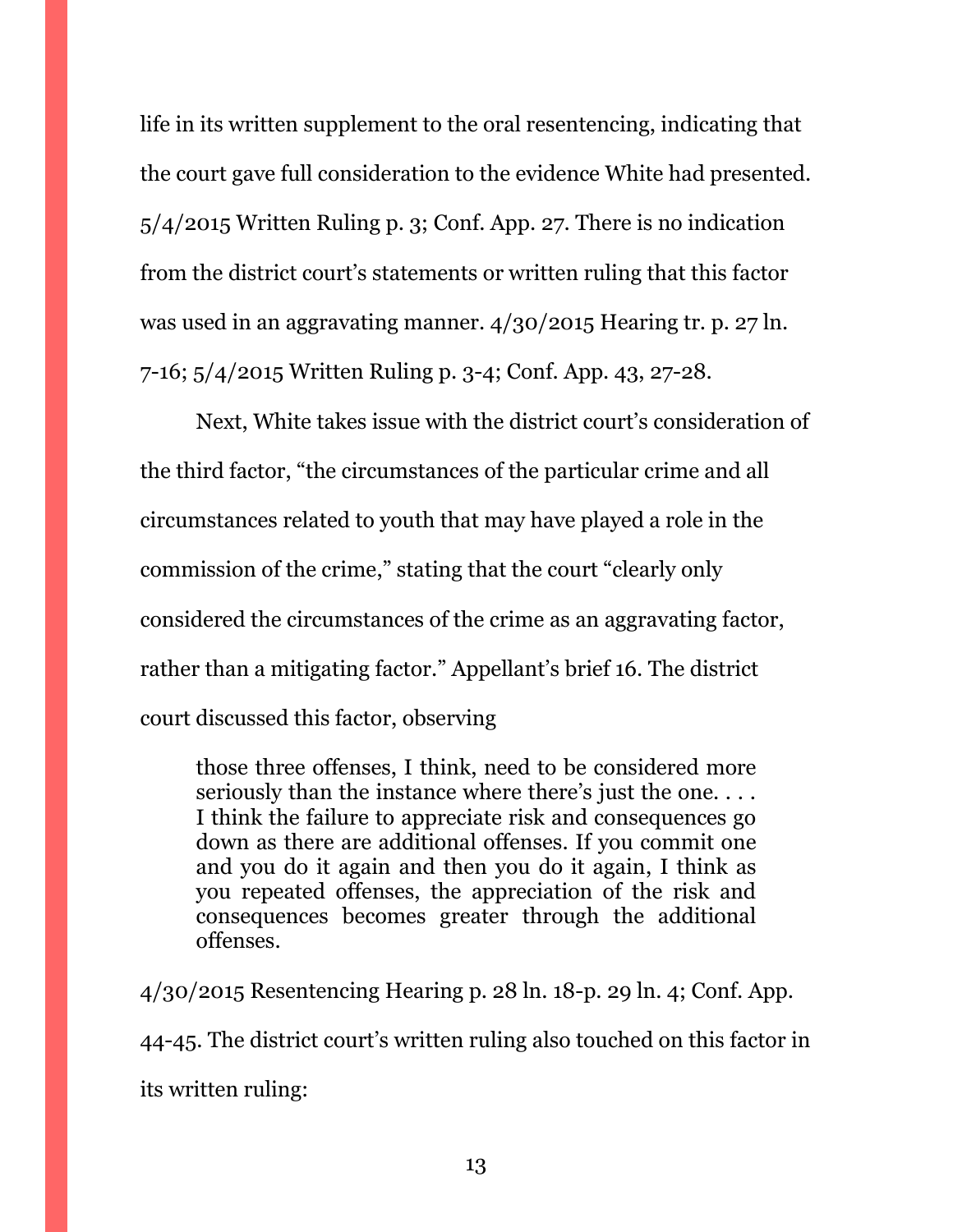The robberies in these three cases are not the product of schoolyard conduct, but was the result of three robberies occurring on separate dates with third being the most serious offense. A single act may show immaturity and impetuosity, but defendant should have appreciated the risk and consequences of his behavior as he committed additional offenses.

## 5/4/2015 Written Ruling p. 3; Conf. App. 27.

The State respectfully disagrees with White's position. The district court's observations were consistent with human experience, even that of juveniles expressing "immaturity, impetuosity, and failure to appreciate risks and consequences." *Lyle*, 854 N.W.2d at 404 n.10. White repeatedly engaged in the use of force to complete thefts; that is, to say, robbery. He robbed a business on August 1, 2009, and was arrested on the scene. FECR230747 Minutes of Testimony p. 1; Conf. App. 3. He robbed another business little more than a month later on September 12, 2009. FECR232323 Minutes of Testimony p. 1-2; Conf. App. 6-7. As these prior cases were still pending, on February 20, 2010, White and friends shadowed and assaulted a stranger at the front door of his home, demanding money. FECR235343 Minutes of Testimony p. 1-2; Conf. App. 11-12. With each arrest, White had increased experience with law enforcement and the consequences that follow criminal activity. There is no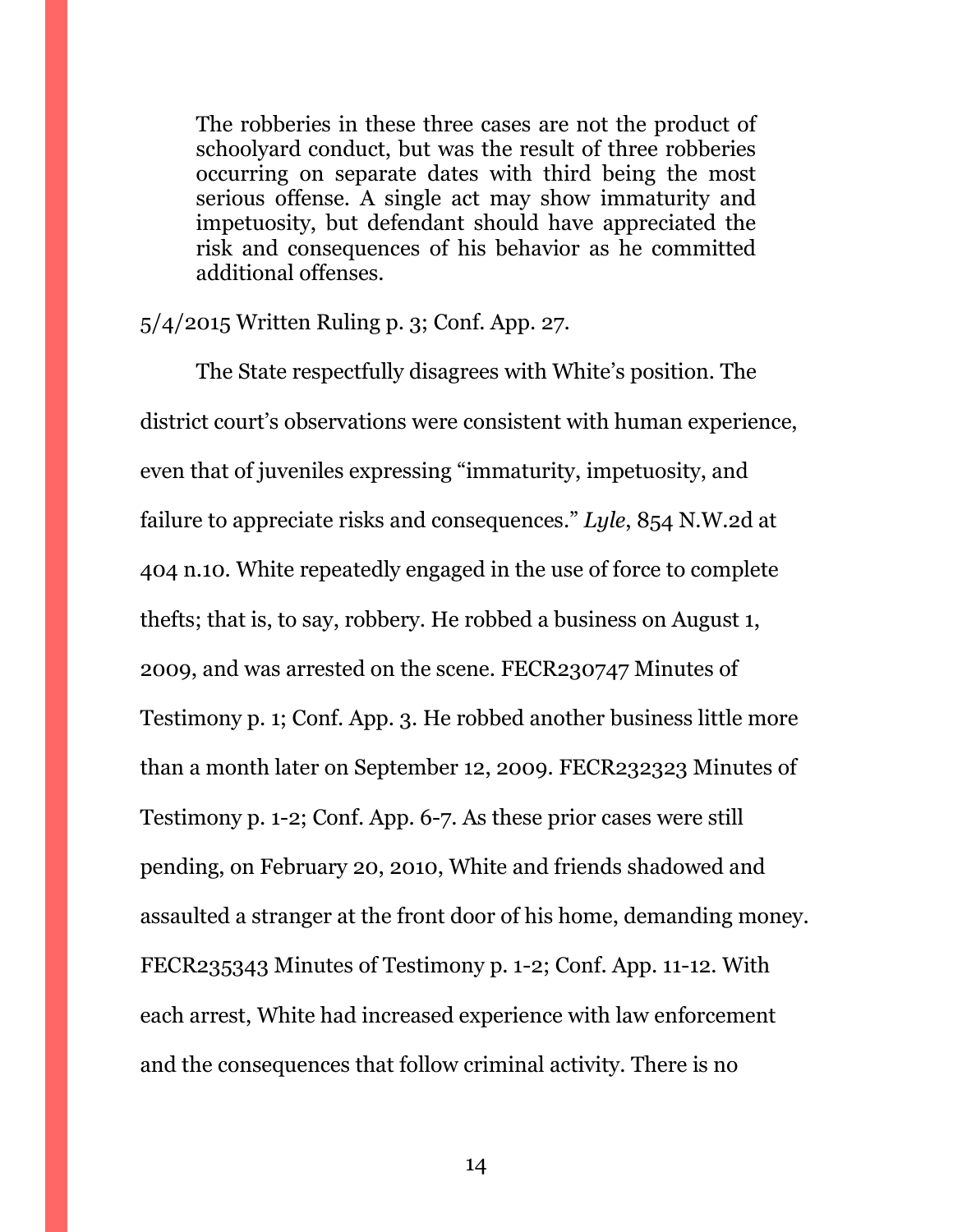question that this factor could not be used in an aggravating manner, but here, it had limited mitigation value.

White faults the sentencing court for considering the repetitive nature of his offenses not weighing in favor of a more lenient sentence, however the nature of the defendant's offenses is a basic factor that must be considered in sentencing any defendant. Iowa Code § 907.5. Under White's argument, the sentencing court would be required to completely disregard his recurring pattern of criminal conduct. A juvenile is "categorically less culpable than the average criminal," yet a defendant—even a juvenile defendant—who was swiftly identified and prosecuted following each of his criminal acts would have a better appreciation for the risks inherent in criminal conduct than a first time offender. *See Bruegger*, 773 N.W.2d at 876 (quoting *Roper v. Simmons*, 543 U.S. 551, 567 (2005)). The district court's discussion does not indicate that the court solely considered the facts and circumstances of White's crimes as aggravating his criminal culpability. The factor simply did not weigh in favor of a more mitigating sentence.

Similarly, White takes issue with the district court's consideration of the fifth *Miller*/*Lyle* factor, the defendant's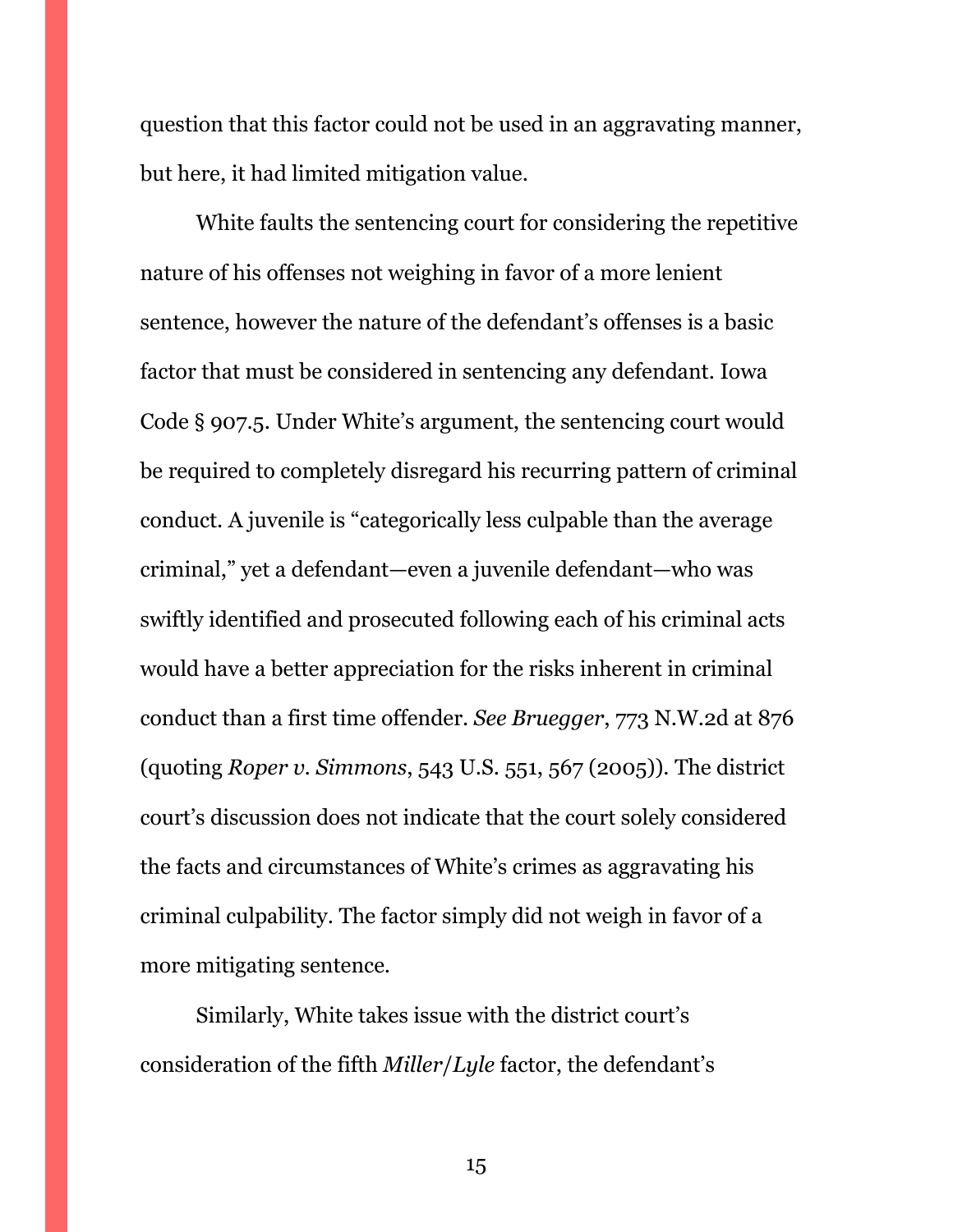possibility for rehabilitation and capacity for change. Appellant's brief 17-18. The district court correctly considered White's conduct while in

prison, observing that

Good behavior reinforces the very point of the *Lyle*  decision, that is, that juveniles are immature and are sometimes led into making acts for which they do not appreciate the consequences. If a defendant shows rehabilitation and a capacity for change in prison, the court may consider recognizing that good behavior and give the defendant an opportunity to rejoin to society through an earlier parole than would have been available with the mandatory minimum sentence.

5/4/2015 Written Ruling p. 3; Conf. App. 27; *see Lyle*, 854 N.W.2d at 404 n.10 (requiring district courts resentencing juveniles to consider evidence of their potential rehabilitation and potential to change); *State v. Hopkins*, 860 N.W.2d 550, 554-55 (Iowa 2015) (holding that during resentencing, "Postconviction rehabilitation efforts are included among the other appropriate factors under section 907.5(1)(g) for courts to consider in imposing sentence"); *Davis*, 2016 WL 146528, at \*5-6; Iowa Code § 907.5(1)(g).

At the resentencing hearing, the district court remarked that it wanted to believe that White's rehabilitation was possible, but found that on record presented, the matter remained an open question. 4/30/2015 Hearing tr. p. 30 ln. 8-p. 31 ln. 1; Conf. App. 46-47. This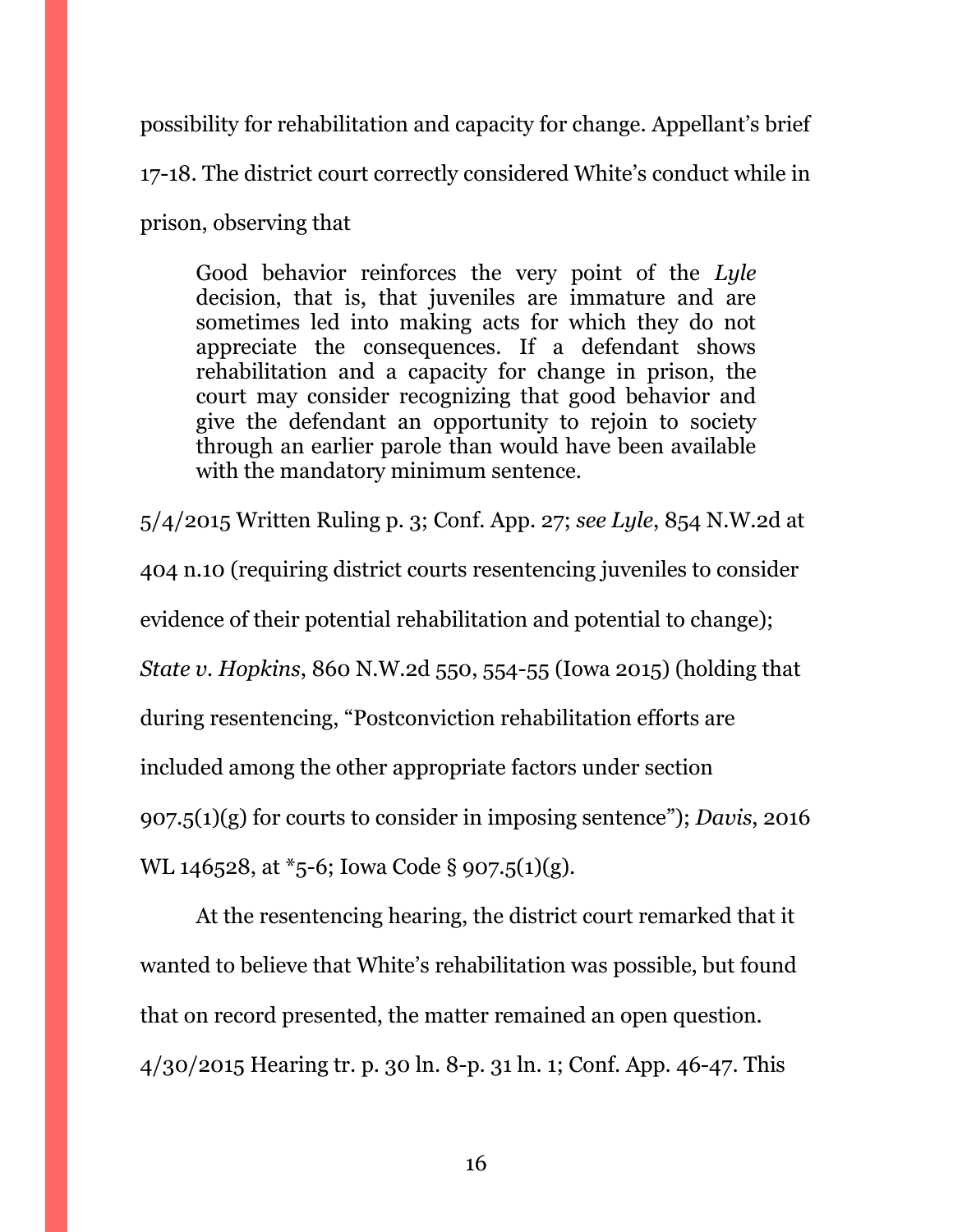conclusion was not unreasonable, even defense counsel and White himself acknowledged that he had significant difficulties adapting to prison life. 4/30/2015 Hearing tr. p. 20 ln. 3-16, p. 25 ln. 2-21; Conf. App. 39, 42. White had been incarcerated for more than four years at the time of the hearing, yet his rehabilitation was questionable. He continued to have difficulties complying with prison regulations, verified by a department of corrections report. 4/6/2015 Corrections Report p. 1-2; Conf. App. 23-24. The report indicated that within the last year White had incurred three new major violation reports, including assaulting another offender on November 12, 2014. 4/6/2015 Corrections Report p. 1-2; Conf. App. 23-24.

The State submits that the particular facts and circumstances of White's crime and rehabilitative progress in prison did not militate towards removing the mandatory minimum. The district court's observations in its statements and written ruling simply indicate that the court did not find that application of the *Miller*/*Lyle* factors weighed in favor of ejecting the mandatory minimum component of White's sentence. *See State v. Hayes*, No. 14-1599, 2015 WL 4642506, at \*1-2 (Iowa Ct. App. Aug. 5, 2015); *State v. Giles*, No. 15- 0021, 2015 WL 9450810, at \*1-2 (Iowa Ct. App. Dec. 23, 2015)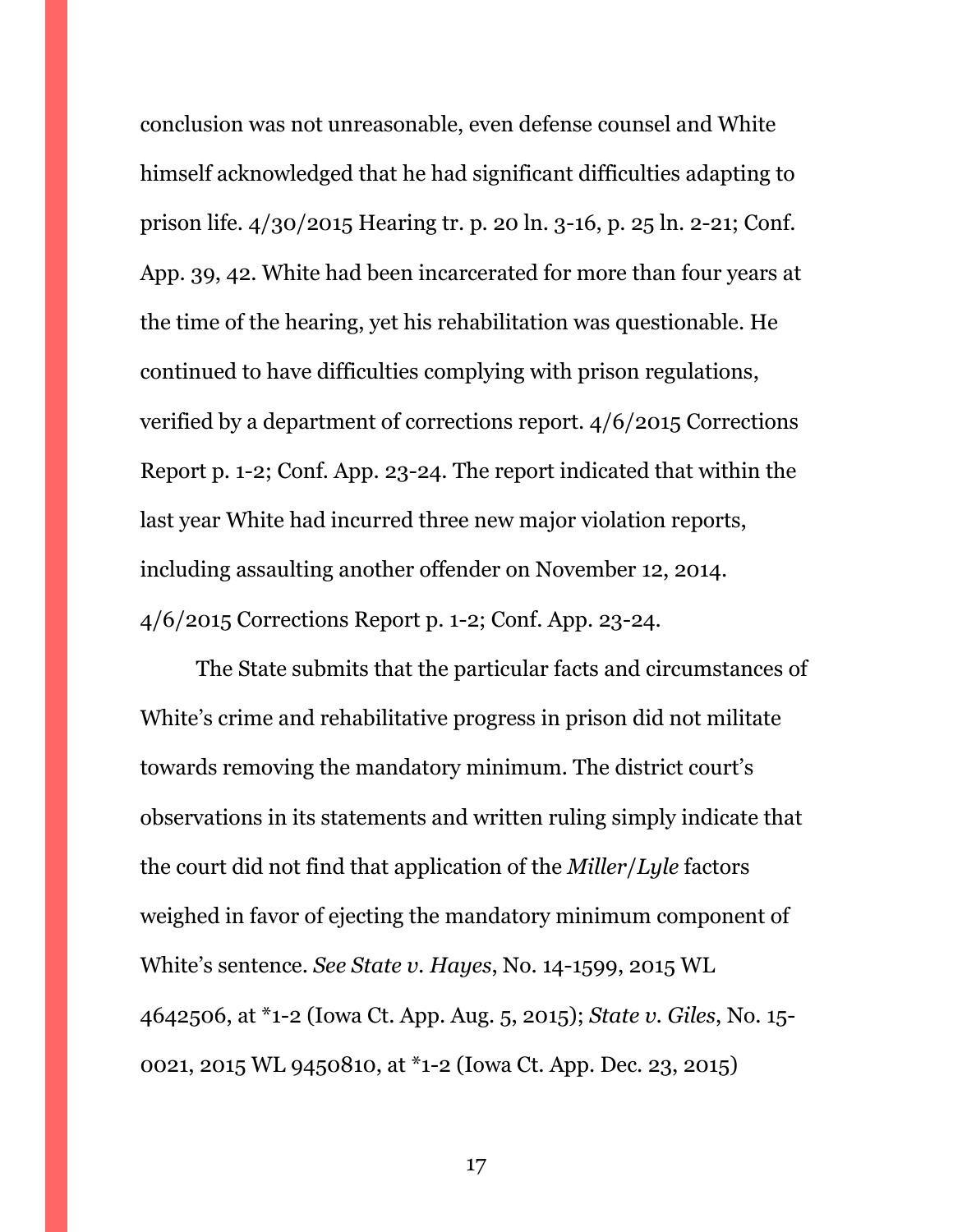(affirming district court's resentencing defendant to serve mandatory minimum, finding district court "discharged its duty to utilize 'an individualized consideration' under the *Lyle* standards and reasonably exercised its discretion in resentencing Giles"). The court did not abuse its discretion in resentencing White.

## <span id="page-21-0"></span>**B. White's Sentence is not Cruel and Unusual as Applied to Him under** *State v. Lyle***.**

Finally, White contends that his new sentence following the individualized resentencing hearing is cruel and unusual punishment as applied to him, arguing that "Mandatory minimums become far more punitive in application to the juvenile than to the adult." Appellant's brief 18. This issue has been conclusively litigated by Iowa's appellate courts.

The Iowa Supreme Court has made clear that when resentencing a defendant, so long as the district court utilizes constitutional procedural protections provided for by an individualized sentencing hearing—one in which the *Miller*/*Lyle* factors and a sentencing option other than mandatory imprisonment are considered—there is no constitutional prohibition against a district court imposing a statutorily authorized mandatory minimum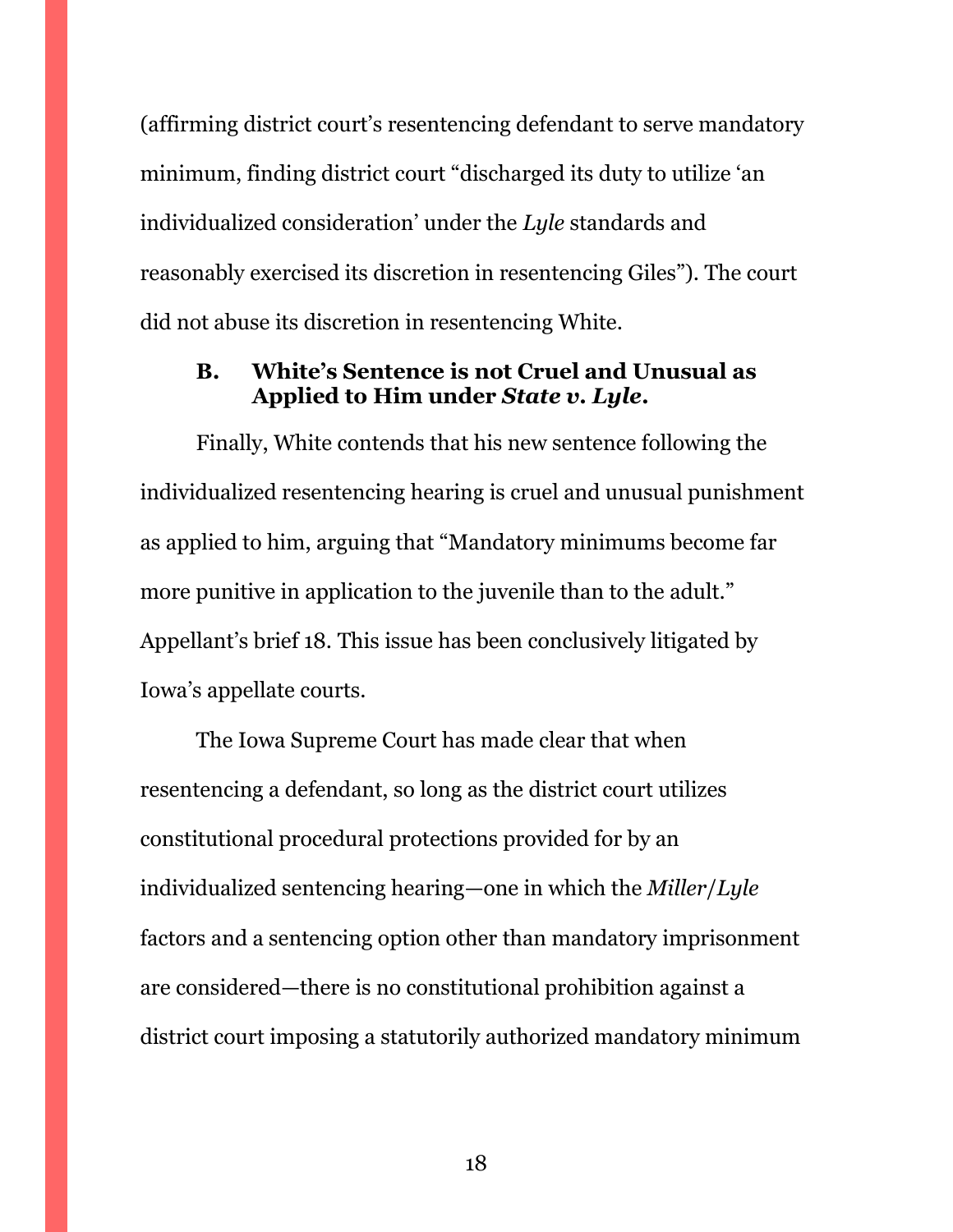sentence. *See Lyle*, 854 N.W.2d at 403-04. As the *Lyle* court

observed:

In order to address the issue raised in this appeal, the district court shall conduct a hearing in the presence of the defendant and decide, after considering all the relevant factors and facts of the case, whether or not the seventy percent mandatory minimum period of incarceration without parole is warranted as a term of sentencing in the case. If the mandatory minimum sentence is not warranted, the district court shall resentence the defendant by imposing a condition that the defendant be eligible for parole. *If the mandatory minimum period of incarceration is warranted, the district court shall impose the sentence provided for under the statute, as previously imposed.*

*Id.* at 404 n.10 (emphasis added). Each of those protections were utilized in this case. White was permitted to present evidence and argument explaining and mitigating his conduct as a juvenile. *See*   $4/30/2015$  Hearing tr. p. 8 ln. 7–p. 26 ln. 4. The district court applied all five *Miller*/*Lyle* factors and concluded White's proffered mitigation evidence and application of the *Miller*/*Lyle* factors to said evidence and found that the mandatory minimum sentence was indeed warranted. 4/30/2015 Hearing tr. p. 26 ln. 6-p. 31 ln. 23; Conf. App. 43-47.

Additionally, White asserts that in considering the cruel and unusual nature of his sentence, "we must take into consideration the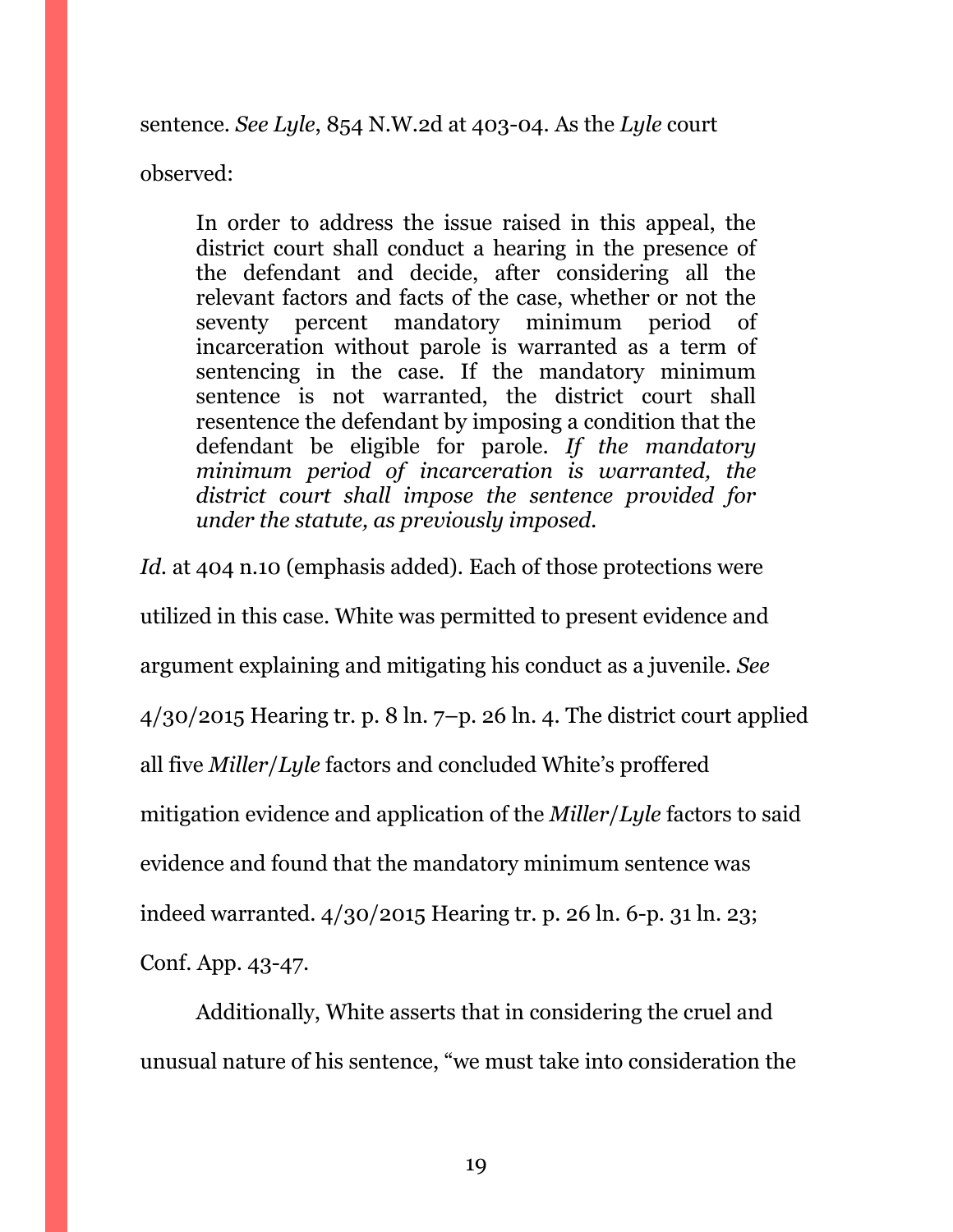crimes that were committed.  $\ldots$  [T]he law has changed and if [White] were to be charged with these crimes today, he would be facing misdemeanors for two of the robberies, rather than class C felonies." Appellant's brief 20. White is partially correct. Indeed, after White was charged, the Iowa legislature amended the code to create a new offense, aggravated theft. *See* Iowa Code § 714.3A. However, this advent has no effect on the district court's analysis for resentencing. It was a matter of prosecutorial discretion to maintain a prosecution for robbery in the second degree. *See State v. Caskey*, 539 N.W.2d 176, 177-78 (Iowa 1995) (rejecting claim that defendant's conduct did not merit prosecution for neglect of dependent under Iowa Code § 726.3 (1993) and instead should have been for lesser crime of child endangerment under Iowa Code § 726.6). Section 714.3A's adoption had no effect on pending prosecutions for robbery in the second degree: "The adoption of one statute does not implicitly repeal another statute whenever a defendant's conduct might violate both. It is not enough to show that the two statutes produce differing results when applied to the same factual situation." *State v. Perry*, 440 N.W.2d 389, 391 (Iowa 1989). White was not entitled to any form of relief, nor would the district court's analysis of his crimes on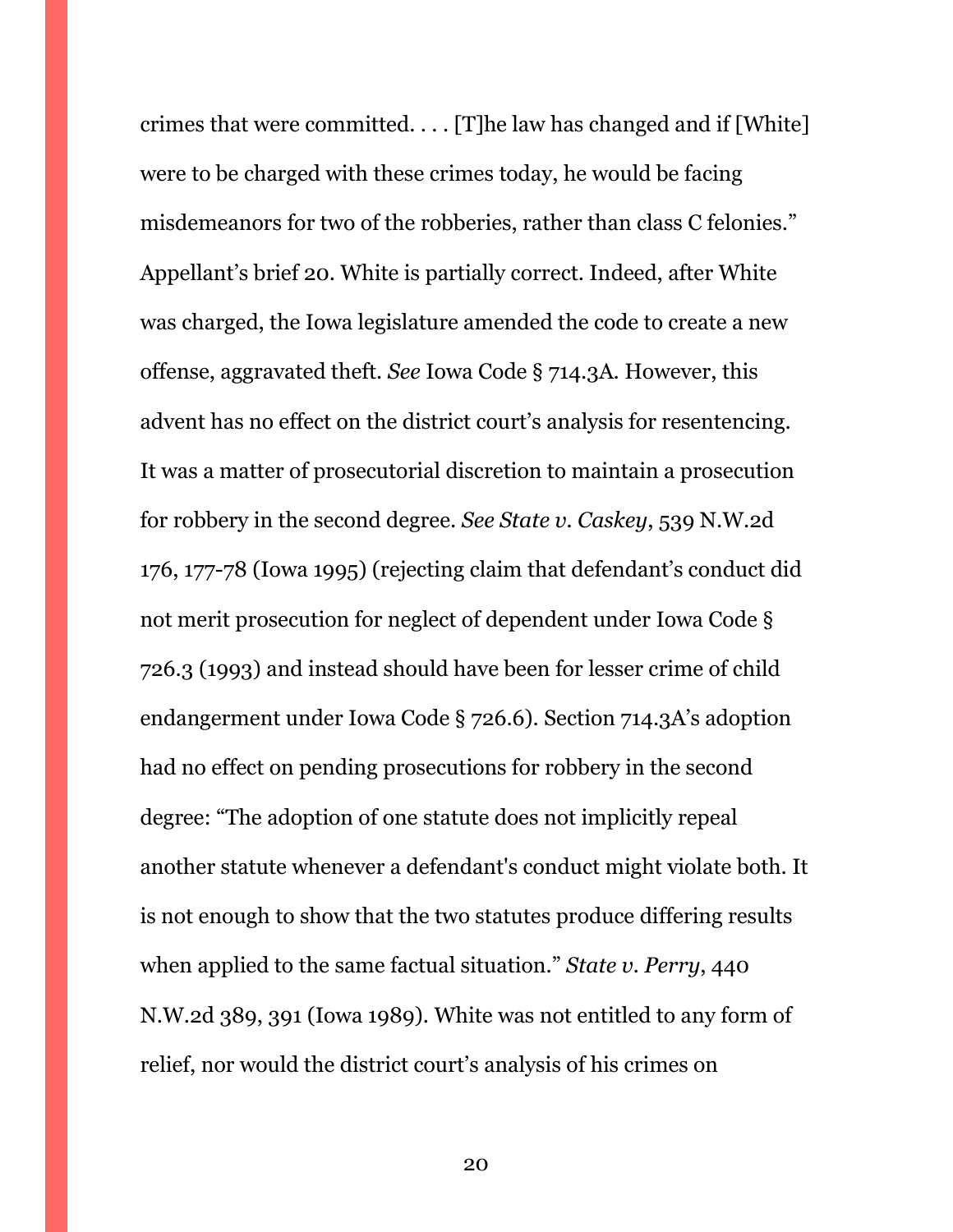resentencing change. *See generally Ross v. State*, No. 11-0880, 2012 WL 1439434, at \*1-2 (Iowa Ct. App. Apr. 25, 2012) (postconviction applicant convicted of second degree robbery could not benefit from adoption of section 714.3A).

White's sentence is not cruel and unusual punishment as applied to him. Respectfully, this Court should affirm.

## <span id="page-24-0"></span>**II. The District Court had Statutory Authority to Sentence White to Serve a Mandatory Minimum Sentence.**

## **Preservation of Error**

This issue was not presented to the district court, however whether a sentence is void or unconstitutional sentence is a challenge to an illegal sentence, and such claims may be raised at any time. *Lyle*, 854 N.W.2d at 382; *Bruegger*, 773 N.W.2d at 872.

# **Standard of Review**

Iowa courts review a challenge to the legality of a sentence for corrections of errors at law. *Ragland*, 836 N.W.2d at 113. Where the question turns on a constitutional challenge to the validity of the sentence, the court is to review the matter de novo. *Id.*

## **Merits**

Finally, White contends that since his original sentencing, the Iowa Supreme Court "ruled that statutory minimums imposed on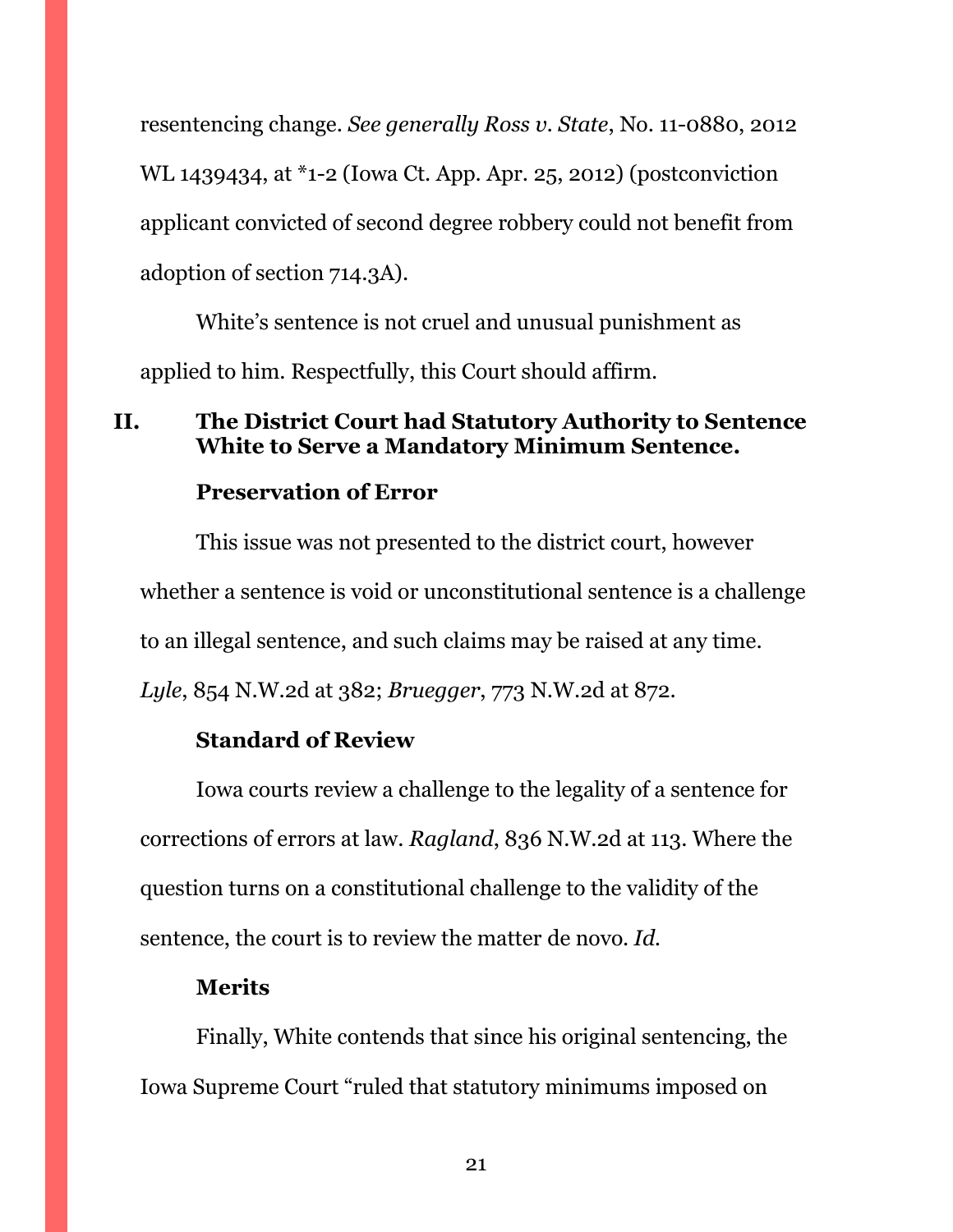juveniles are unconstitutional," pointing to *Lyle* and *State v. Louisell*, 865 N.W.2d 590 (Iowa 2015). Appellant's brief 22-23. In White's view, *Lyle* rendered Iowa Code section 902.12—which provides for the imposition of a 70 percent mandatory minimum unconstitutional, and thus the "district court was without statutory authority at the re-sentencing hearing held on May 4, 2015 to impose any mandatory minimum sentence and as such, it is an illegal sentence." Appellant's brief 23-24. Respectfully, White's argument misapprehends the holding in *Lyle* and as a result, misstates the current state of Iowa law on juvenile sentencing.

As set forth above, the Iowa Supreme Court in *Lyle* did not rule that Iowa Code section 902.12 was flatly unconstitutional nor did the court hold that mandatory minimum sentences for non-homicide offenses impermissible. To be clear, the court did state that "

we hold a mandatory minimum sentencing schema, like the one contained in section 902.12, violates article I, section 17 of the Iowa Constitution when applied in cases involving conduct committed by youthful offenders. We agree categorical rules can be imperfect, "but one is necessary here." We must comply with the spirit of *Miller*, *Null*, and *Pearson*, and to do so requires us to conclude their reasoning applies to even a short sentence that deprives the district court of discretion in crafting a punishment that serves the best interests of the child and of society.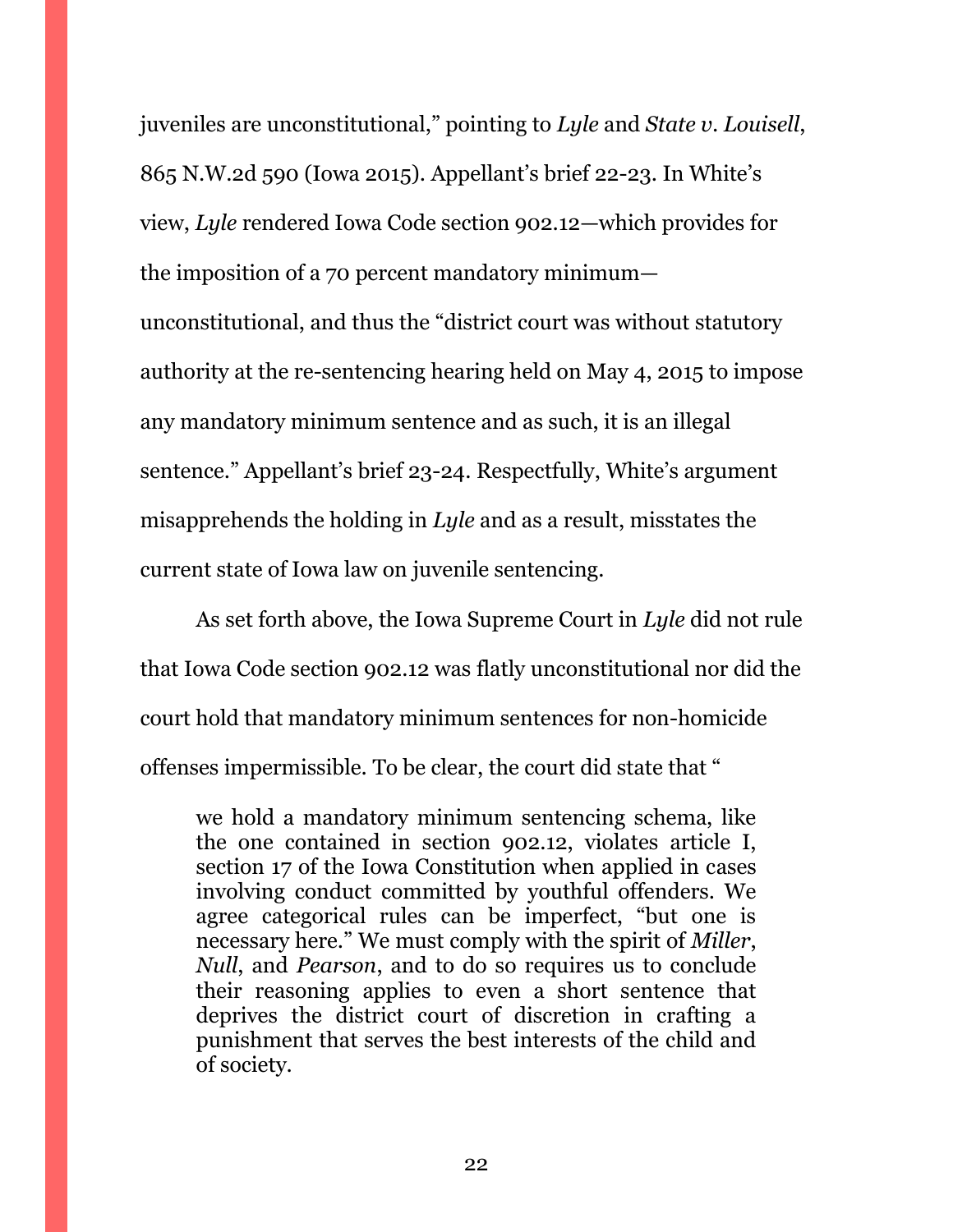*Lyle*, 854 N.W.2d at 402 (citation omitted). Yet, the court quickly

qualified this "categorical" statement:

It is important to be mindful that the holding in *this case does not prohibit judges from sentencing juveniles to prison for the length of time identified by the legislature for the crime committed, nor does it prohibit the legislature from imposing a minimum time that youthful offenders must serve in prison before being eligible for parole*. Article I, section 17 only prohibits the one-sizefits-all mandatory sentencing for juveniles. Our constitution demands that we do better for youthful offenders—all youthful offenders, not just those who commit the most serious crimes. Some juveniles will deserve mandatory minimum imprisonment, but others may not.

Id. at 403 (emphasis added). The court further clarified,

we reiterate that the specific constitutional challenge raised on appeal and addressed in this opinion concerns the statutory imposition of a minimum period of incarceration without parole equal to seventy percent of the mandatory sentence. The holding in this case does not address the mandatory sentence of incarceration imposed under the statutory sentencing schema or any other issues relating to the sentencing schema. Under article I, section 17 of the Iowa Constitution, the portion of the statutory sentencing schema requiring a juvenile to serve seventy percent of the period of incarceration before parole eligibility may not be imposed without a prior determination by the district court that the minimum period of incarceration without parole is warranted under the factors identified in *Miller* and further explained in *Null*.

. . . [On remand,] the district court *shall conduct a hearing in the presence of the defendant and decide, after considering all the relevant factors and facts of the case,*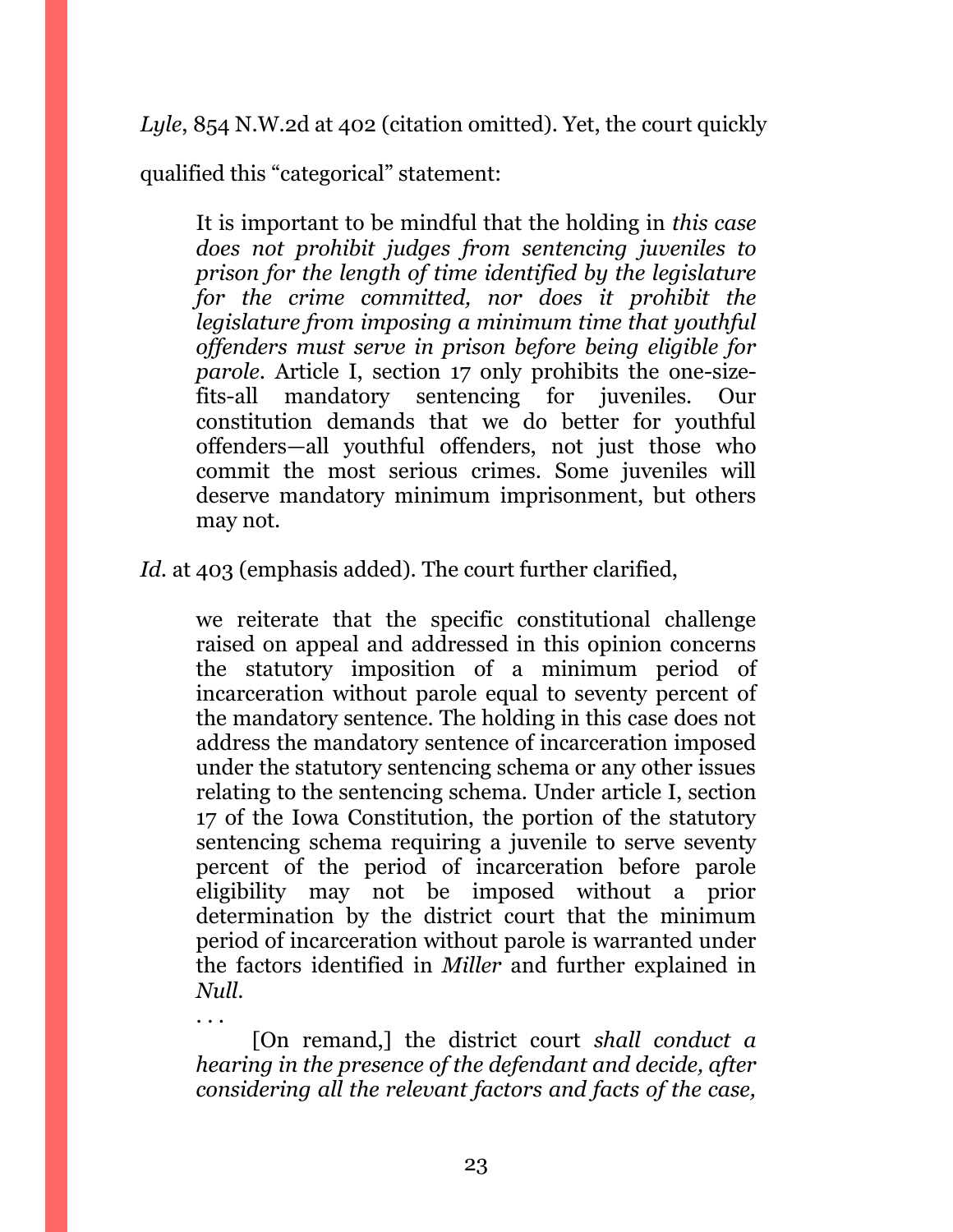*whether or not the seventy percent mandatory minimum period of incarceration without parole is warranted as a term of sentencing in the case*. If the mandatory minimum sentence is not warranted, the district court shall resentence the defendant by imposing a condition that the defendant be eligible for parole. *If the mandatory minimum period of incarceration is warranted, the district court shall impose the sentence provided for under the statute, as previously imposed*.

Id. at 404 n.10 (emphasis added). This language makes clear that district courts remain authorized to sentence a juvenile defendant guilty of a non-homicide offense to a serve a mandatory minimum prior to being eligible for parole, *so long as* the district court complies with the Article I, Section 17's procedural protections of an individualized sentencing hearing and the court considers a sentencing option other than mandatory incarceration and bases its final resentencing decision upon application of all five *Miller*/*Lyle* factors. *Id.* White is simply mistaken when he asserts that "there is no statutory provision to sentence [him] to a mandatory minimum prison term . . . so it falls back to [] an indeterminate term of up to ten years under Iowa Code § 902.3 and 902.9." Appellant's brief 24. Because the district court had both statutory authority and case law precedent authorizing it to impose a mandatory minimum sentence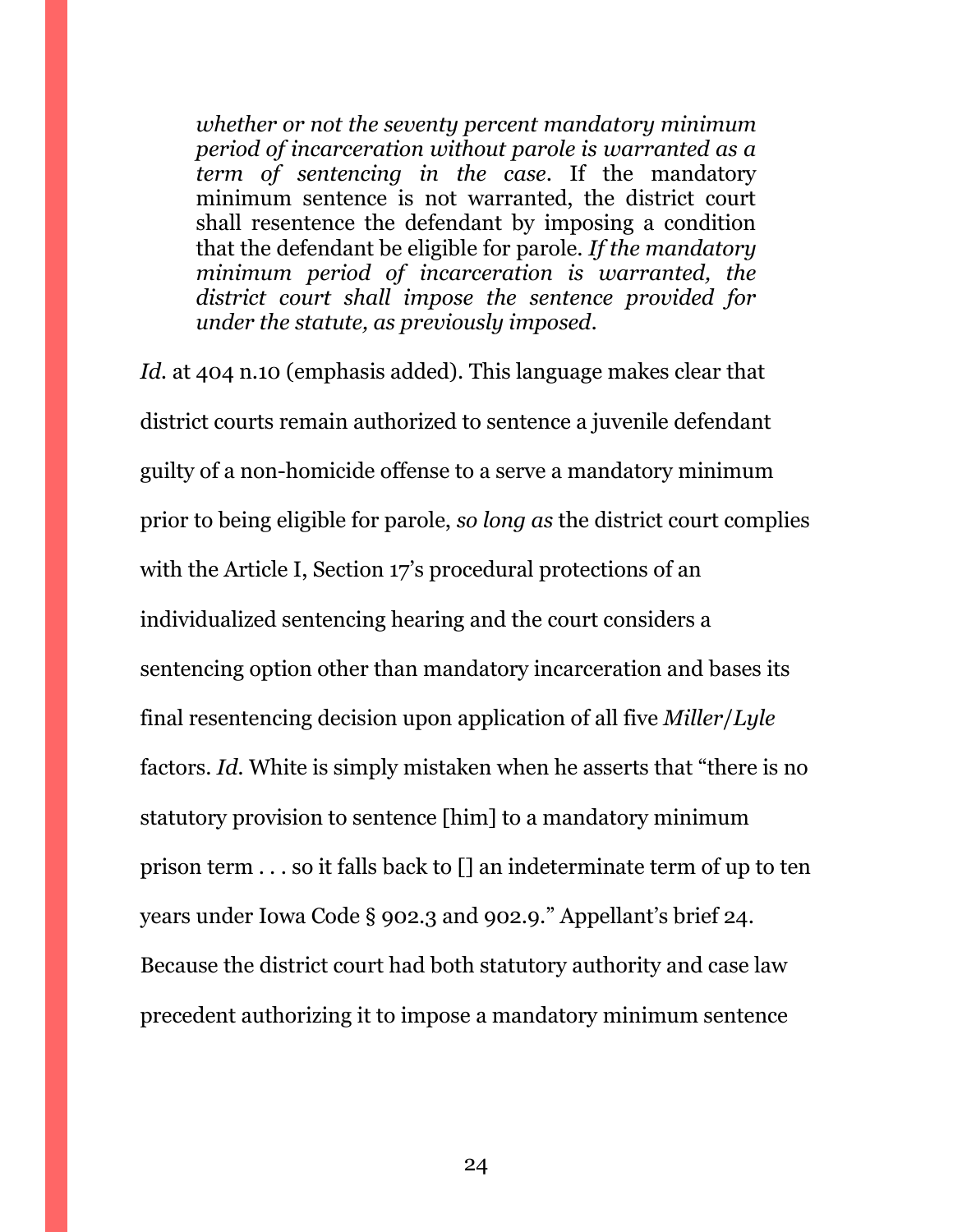when it resentenced White, his claim to the contrary fails and, respectfully, this Court should affirm.

#### **CONCLUSION**

<span id="page-28-0"></span>The district court did not abuse its discretion in resentencing White. The mitigation evidence White presented did not weigh in favor of eliminating the mandatory minimum from his new sentence. Additionally, because the district court complied with the requisite constitutional procedural protections by holding an individualized sentencing hearing, the court retained statutory authority to impose a mandatory minimum sentence pursuant to Iowa Code section 902.12. Respectfully, this Court should affirm.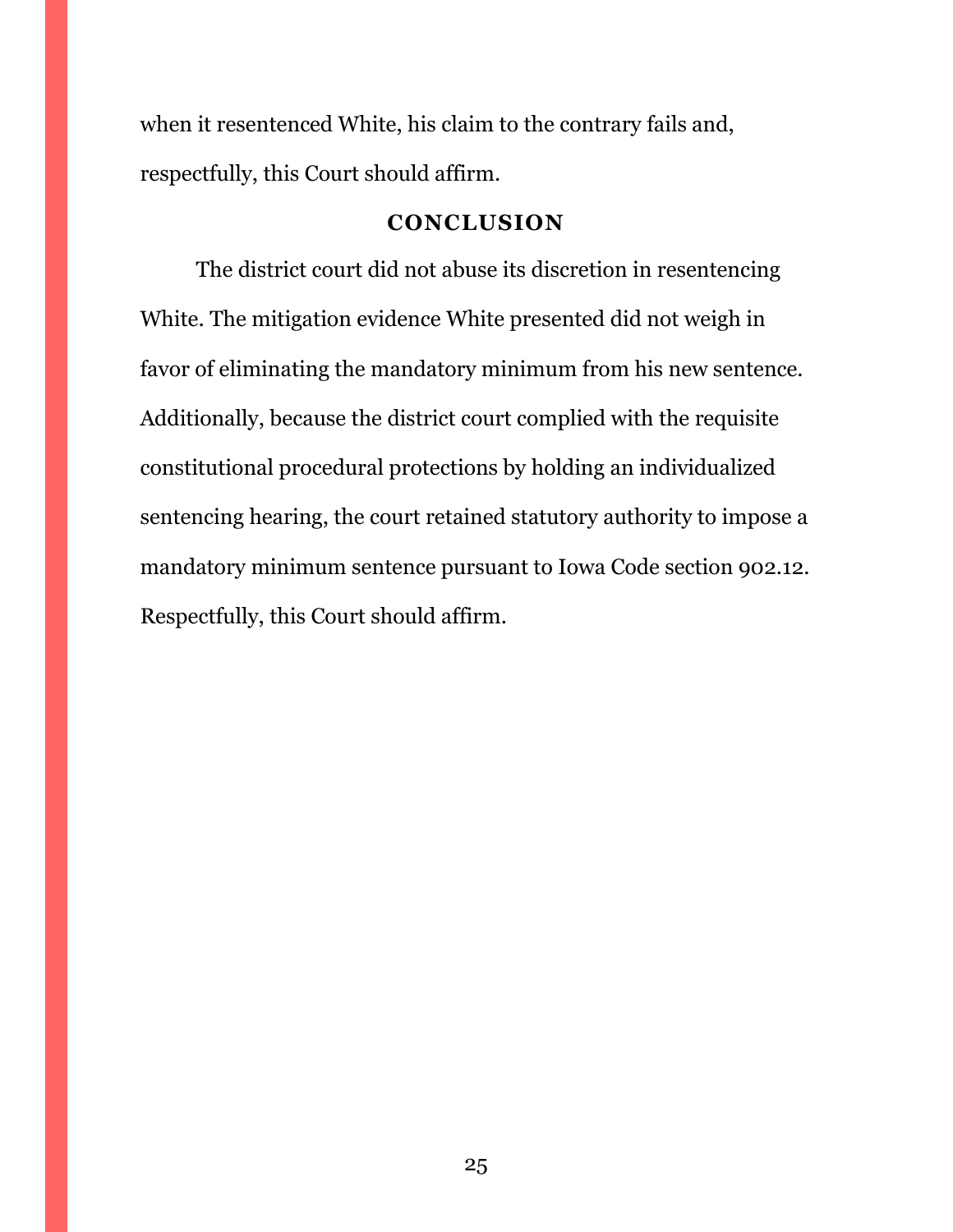# **REQUEST FOR NONORAL SUBMISSION**

<span id="page-29-0"></span>The State would request that this case be submitted nonorally. In the State's view, the parties' briefing is sufficient to address the relevant issues, and supplemental argument would not be of use to the Court. If the Court were to hear argument in this case, the State requests to be heard.

Respectfully submitted,

THOMAS J. MILLER Attorney General of Iowa

 $\tau - 1$ 

**TIMOTHY M. HAU** Assistant Attorney General Hoover State Office Bldg, 2nd Fl. Des Moines, Iowa 50319 (515) 281-5976 [tim.hau@iowa.gov](mailto:tim.hau@iowa.gov)